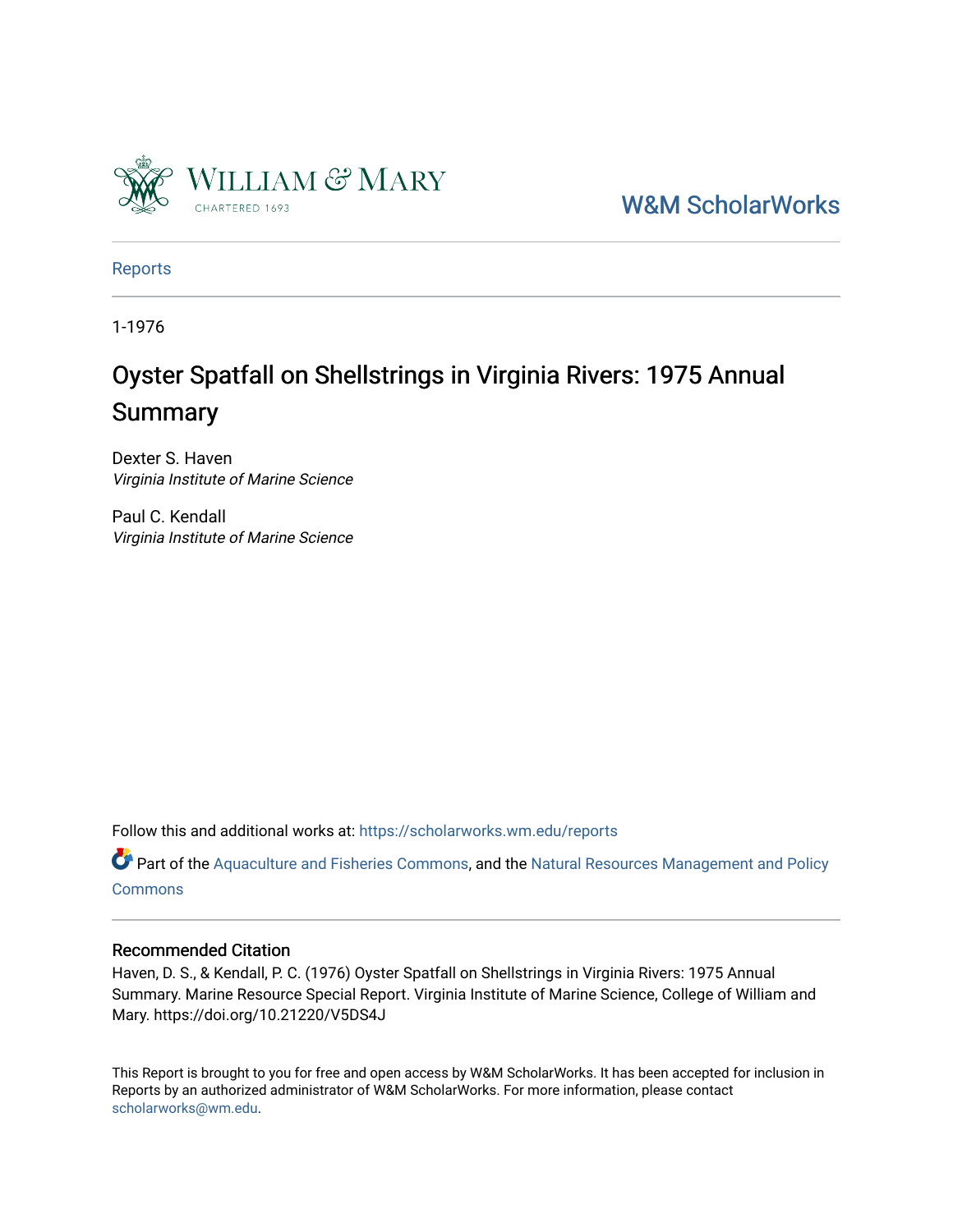

 $\omega_{\rm{max}} = \omega_{\rm{max}}$ 

# **MARINE RESOURCE INFORMATION BULLETIN**

### A SEA GRANT ADVISORY SERVICE

Virginia Institute pf Marine Science, Gloucester Point, Virginia 23062

#### 1975 Annual Summary

#### OYSTER SPATFALL ON SHELLSTRINGS IN VIRGINIA RIVERS By Dexter Haven and Paul Kendall

The Virginia Institute of Marine Science (VIMS) conducts weekly surveys from June through early October to obtain oyster spatfall in-<br>formation. Spat counts are made from oyster shells strung on wire and suspended from stakes on public and private beds. The number of spat on shells are counted each week of the spawning season to determine the potential of a particular area for receiving a strike and to predict the most likely period the strikes will occur. Shells planted just before the period of maximum set have the best chance of getting a good strike.

A moderate or heavy strike on shellstrings usually indicates a significant strike on exposed cultch. However, a good strike on shellstrings in some locations may not always be accompanied by good spatfall on shells on the bottom. Bottom shells are sometimes so fouled by other marine life that no room is left for small spat to attach. Even with a reasonable spatfall, survival on the bottom in saltier waters may be extremely low, due to predators and blue crabs which eat the small spat.

Usually a light set of spat on shellstrings indicates a poor set on bottom cultch. During certain exceptional years, for reasons only partially understood, a light weekly set over a long period may result in an exceptional set on the natural bottom.

The average number of spat which set in one week on the smooth side of 10 shells is tabulated in this report. Weekly set is arbitrarily rated as follows: fair,  $0.1$  to  $1.0$ ; moderate,  $1.1$  to  $10$ ; heavy,  $11$  to  $100$ . In evaluating setting levels it should be recognized that levels In evaluating setting levels it should be recognized that levels in certain rivers, such as the Rappahannock and Potomac, the set is typically zero in many sections and only fair in others. Other systems, including the lower James and Piankatank rivers, Mobjack Bay and Seaside of the Eastern Shore, typically receive a moderate or heavy set and as a result often produce commercial quantities of seed oysters or market oysters.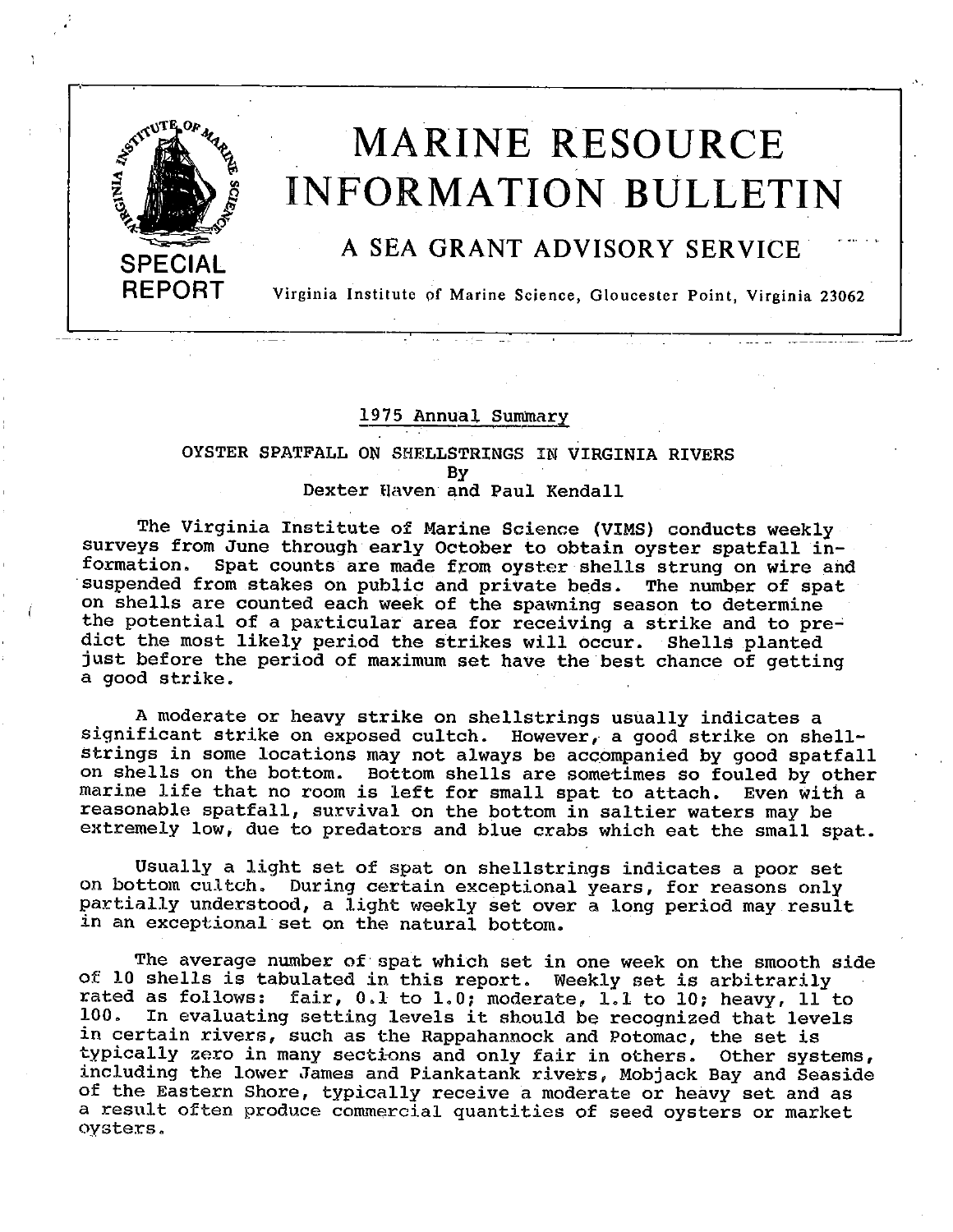If shells are planted in any·region, it is important to plant a *(*  week or two prior to peak setting. If shells are planted much earlier, they may become so fouled with marine organisms that larvae will not set. For further information on setting seasons and time to plant set. For further information on setting seasons and time to plant shells, contact Dexter Haven, Head, Department of Applied Biology, VIMS.

Inspectors and Police Boat Captains of the Virginia Marine Resources Commission aided in this survey by changing shellstrings in many of the estuaries. Their assistance is gratefully acknowledged. Their assistance is gratefully acknowledged.

Included in this report is a study of numbers of oyster spat setting on bushel samples of natural bottom cultch for selected locations in the 1975 season. The surveys were based on half bushel or bushel samples of The surveys were based on half bushel or bushel samples of bottom material collected by dredge.

#### SUMMARY OF SETTING IN THE RIVER SYSTEMS

JAMES RIVER - Important public rocks in the James River annually supply over 75 percent of the seed planted commercially in Virginia. However, they now receive only about 10 percent as much set as they did prior to In the early 1950's weekly sets as high as 50-100 spat/shellface were commonly observed in the mid-section of the seed area. The decline after 1960 is thought to be associated with MSX, which has reduced the brood .stock in the lower river. Other factors such as chlorine associated with the discharge of sewerage treatment plants also may be involved.

In nearly all regions of the James River, set was equal to or slightly higher than 1974. On a river-wide-basis it was highest in the lower James at Hampton Flats, Tax Office and Brown Shoals. Weekly levels in this area ranged from zero to moderate. Most setting occurred during August and September.

Upriver, from Miles Watch House to Deep Water Shoals, setting ranged from zero to moderate; peak set occurred over a poorly defined period from mid-August to October ..

The 1975 spatfall, as shown on shellstrings, resulted in low levels of spat on bottom cultch. This relation has been typical of the lower James seed area since about 1960.

Spatfall sampled during the winter of 1975-76 on the natural seed rocks in the James was low, and far below 1974 recordings. The number of spat per bushel of bottom material were: Wreck Shoals, outer edge, 50; Wreck shoals, top, 32; White Shoals, 94; Thomas Rock, 58; Naseway Shoals, 20; Point of Shoals, 4·; Horsehead, 18; and Deep Water Shoals, 4.

YORK RIVER - In the York River, fair to moderate sets were recorded at Gloucester Point. Upriver at Foxes Creek and Clay Bank set was nearly zero. At Gloucester Point there appeared to be two periods of maximal setting. One occurred in mid-July; the second extended from September to October with a peak of 5.0 spat/shell/week in mid-September.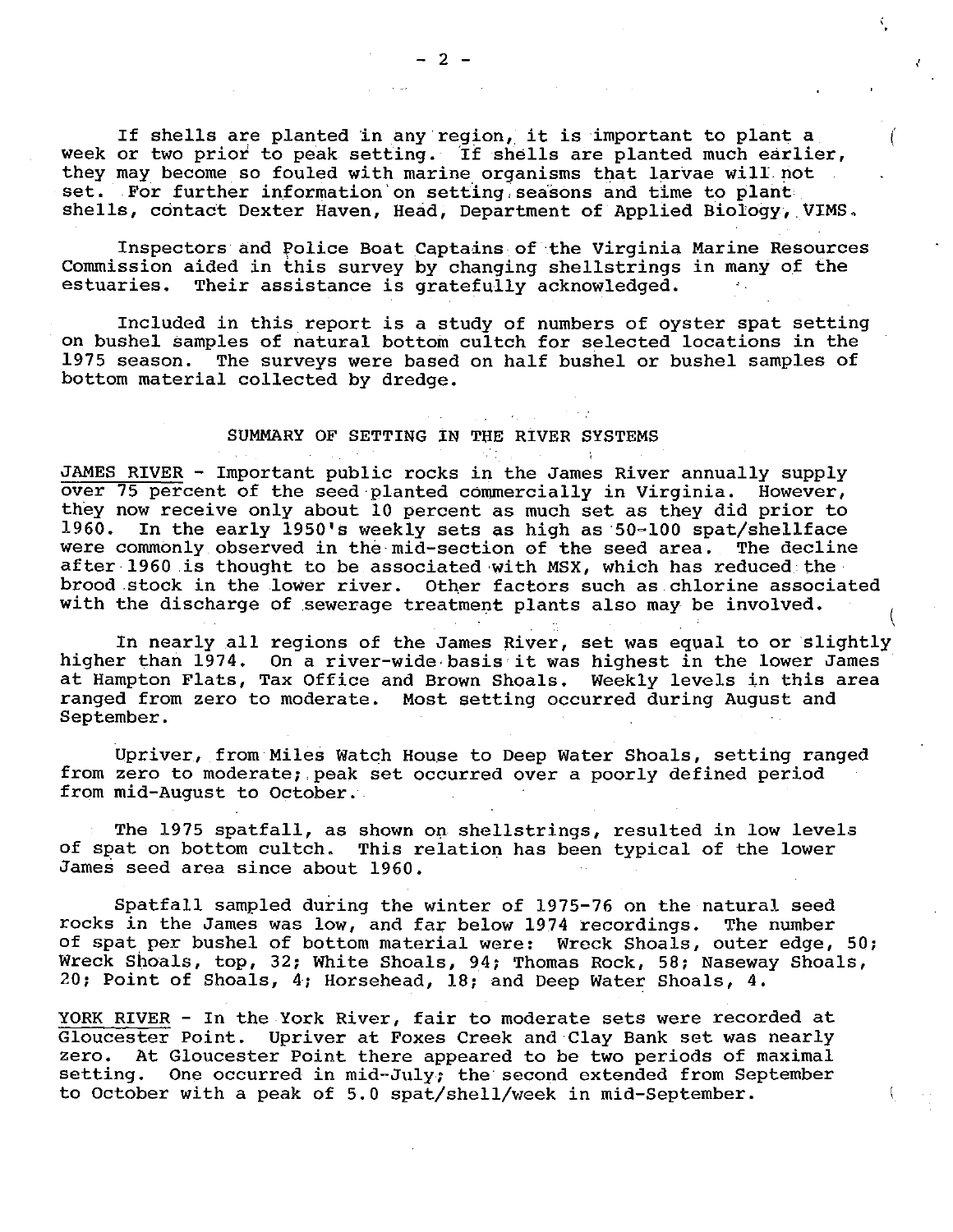A survey of spatfall on the natural oyster rocks in the York in December 1975 showed a poor set. The following number of spat per bushel of bottom material were recorded: Green Rock, 20; Pages Rock, 94; Aberdeen Rock, 268; and Bell Rock, 36. These levels are regarded 94: Aberdeen Rock, 268; and Bell Rock, 36. as low.

MOBJACK BAY - This region includes the North, East and Ware rivers as well as areas in Mobjack Bay. In these regions setting on shellstrings varied from fair to heavy.

In the North River setting was highest near the upper end of the oyster-growing area, where a heavy set of 13.8 spat/shell/week was observed in early September. At two downriver locations, setting was zero to moderate.

The East River showed fair to heavy setting over an exceptionally long period from July to October. The highest set of 15.8 spat/shell/ week occurred in early September at Williams Wharf.

In the Ware River set ranged from fair to heavy with two periods of peak set. One occurred in early July with a peak of 24.0 spat/shell/ week; the second in late August with 13.2 spat/shell/week.

In Mobjack Bay; off the entrance to the Severn River (Station 13), peak set reached moderate to heavy levels with two peak periods. One was in mid-July with 5.8 spat/shell/week; a second in late August reached 33.6 spat/shell/week.

NEW POINT COMFORT AREA - Sets in Pepper Creek and Winter Harbor were exceptionally heavy in 1975. From July to October, peak weekly sets in both areas occurred in September and were, respectively, 14.6 and 252.0 spat/shell/week. In Dyer Creek and Horn Harbor set was nearly zero. This spat/shell/week. In Dyer Creek and Horn Harbor set was nearly zero. low level has been characteristic of both areas for the past four years.

PIANKATANK RIVER AND MILFORD HAVEN - Setting was fair to moderate at most **EIANATIANA RIVER AND MILFORD HAVEN - SETTING WAS TAIT TO MOGETATE AT MOST**<br>stations in the Piankatank River in 1975. In general, it was higher than 1974 but not as good as 1973. During 1975 setting began in July and extended to October. At most stations, there were two peak periods of setting: one during July and a second beginning in mid-August and extending to mid-September.

A survey of the natural oyster rocks in the system showed the following number of oysters per bushel of bottom material: Palace Bar, 308; Hill Bay, 278; Cape Tune, 236; Island Bar, 128; Burton Point, 158; and Ginney Point, 68.

RAPPAHANNOCK RIVER - In the lowest oyster-growing regions of the Rappahannock at Greenvale, the Corrotoman River, Mosquito Point and Broad Creek, setting ranged from fair to moderate with all four areas showing two peaks of setting. One occurred in July which ranged from 2.3 to 8.7 spat/shell/week; a second during September which ranged from 2.4 to 7.8 Setting was better in these locations in 1975 than in 1972-74.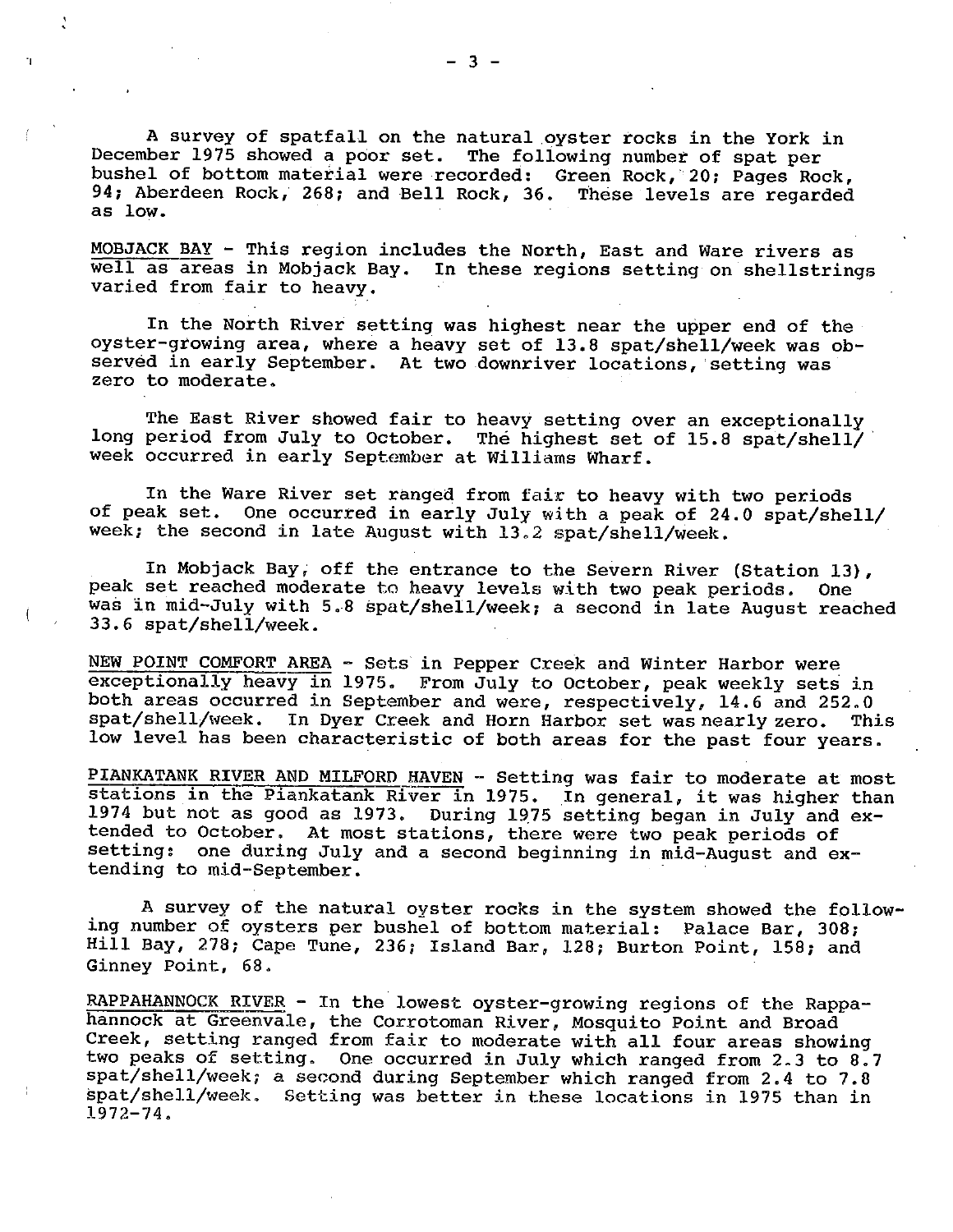A survey of setting on material collected from natural oyster rocks during the winter of 1975-76 in the Rappahannock indicated low levels of set. The following values were recorded for numbers of spat in bushel samples: Parrotts Rock, 64; Drumming Ground, 34; Corrotoman Point, 74; Smokey Point, O; Morratico Bar, 0; and Bowlers Rock, 4.

GREAT WICOMICO RIVER - The set of oysters was nearly zero at all stations<br>in 1975. From 1964 to 1970 the Great Wicomico had a consistent record From 1964 to 1970 the Great Wicomico had a consistent record of moderate to heavy setting, with the maximum peak weekly sets ranging from 4 to 283 spat/shell/week. In 1971, however, the set declined<br>drastically and has remained low. Oxygen was often deficient in the drastically and has remained low. deeper waters of this system from mid-July to September in 1971–74.<br>Levels were higher in 1975, but deficiencies were still noted. Labora-Levels were higher in 1975, but deficiencies were still noted. tory tests indicate that waters with levels similar to those noted are lethal to oyster larvae. Since tests were not made for oxygen in the Great Wicomico prior to 1971, it is not known when this condition de-<br>veloped. However, conditions of low oxygen in the system during rece However, conditions of low oxygen in the system during recent years are associated with the low sets.

A survey of setting on natural bottom cultch for this system has not been completed.

POTOMAC RIVER - There was a light spatfall in the lower river at Cornfield, Jones Shore, Great Neck, Ragged Point and Kingcopsico Point. For the first time in four years, a set was observed on shellstrings at Ragged Point and Kingcopsico Point. Shellstrings at Thickett Point, Yeocomico and Gum Bar showed no spatfall. Set at Great Neck was slightly greater than the two previous years. The period of maximum set at Cornfield Harbor, Jones Shore, Great Neck, Ragged Point and Kingcopsico occurred in September.

A survey of natural oyster rocks by the PRFC in this system showed the following counts of spat per bushel of planted shell: Jones Shore, 40 to 245; Cornfield, 280; Great Neck, 90-270; and Thicket Point, 115. Rocks on the upper oyster-growing areas (Swan Point, Cedar Point, Hogg Island and Sheepshead) did not get a set.

EASTERN SHORE (BAYSIDE) - Moderate to heavy setting occurred in Occahannock and Nassawadox creeks and Cherrystone Inlet during August and Sept-<br>ember 1975. The peak set occurred the first two weeks in September and The peak set occurred the first two weeks in September and ranged from about 2.8 to 11.2 spat/shell/week. A fair set was observed in Pocomoke Sound, Onancock and Pungoteague. This was over a long period with no defined peak.

In all instances, the 1975 set was higher than 1974.

EASTERN SHORE (SEASIDE) - The set on Seaside varied from fair to heavy. depending on the region, with heaviest set occurring in the Machipongo River. While strings were not collected with regularity in this region, available data indicate that most setting occurred from mid-July to mid-At comparable stations, the set in 1975 was higher than in 1974.

 $\overline{1}$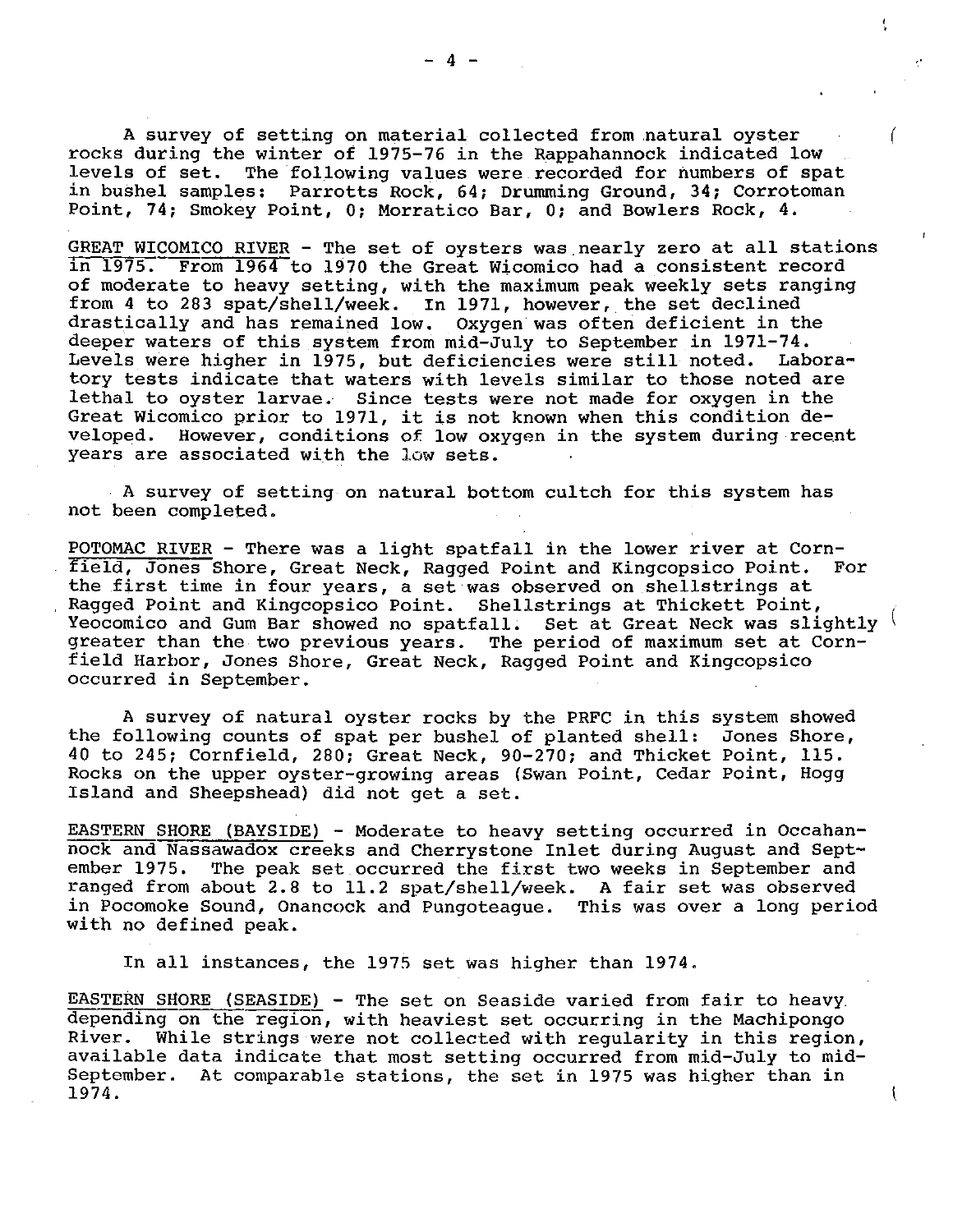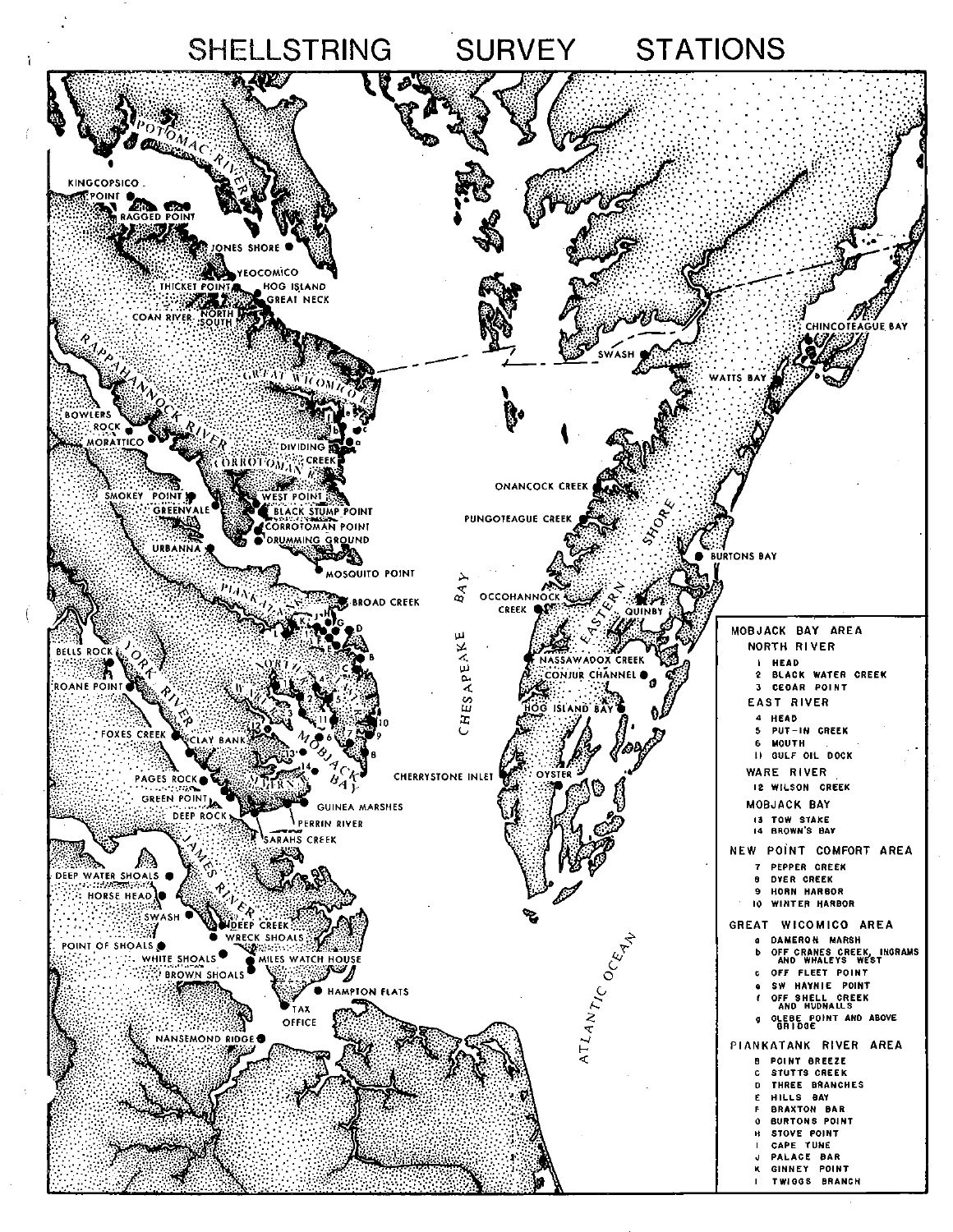$\epsilon$ 

# VIRGINIA INSTITUTE OF MARINE SCIENCE<br>SPATFALL ON SHELLSTRINGS\*<br>ANNUAL SUMMARY<br>1972 - 1975  $\overline{a}$

#### $\frac{1}{\sqrt{2}}\frac{d\phi}{d\phi}$ James River ò.

 $\sim$ 

|                                                 |      | Hampton Flats |                |              |           |          | Newport News Tax Office. |      |
|-------------------------------------------------|------|---------------|----------------|--------------|-----------|----------|--------------------------|------|
| 1975 Date Exposed "                             | 1972 | 1973          | 1974           | 1975         | 1972      | 1973     | 1974                     | 1975 |
| June 13 - 24                                    | 0    | n             |                |              |           |          |                          |      |
| June $24 - July$<br>-2                          |      | ٠n            | 0.1            |              |           | --       | 0.1                      |      |
| $\overline{2}$<br>July<br>- 8<br>$\blacksquare$ |      | $\mathbf{0}$  |                |              |           | --       | O.                       | ₹−   |
| July 8 - 14                                     |      | 0             | .0.2           | 0.1          |           |          | --                       | 0.7  |
| July 14 - 22                                    |      |               | 3.2            |              |           |          | 1.2                      |      |
| July 22 - 29                                    |      |               | 0.3            | 0.2          |           | 0.4      | 0.4                      | 0.1  |
| July 29 - Aug.<br>5                             |      |               | $0^{\circ}$ .  | 0.1          |           |          | --                       | 0.5  |
| Aug. $5 - 13$                                   |      |               | 0.3            | $- -$        |           | 0.2      | 0.5                      | 0.4  |
| Aug. 13 - 19                                    |      |               |                | $- -$        |           | 1.1      | 2.9                      | 0.4  |
| Aug. $19 - 26$                                  |      | 0.4           | $\blacksquare$ | 1.4          | n         | 0.8      | 0.6                      | 1.9  |
| Aug. 26 - Sept. 3<br>Sept. $3 - 9$              | 0.2  | 0.7<br>0.4    | 0.9            | 2.0<br>$- -$ | 'n<br>0.5 | 4.3<br>0 | 4.4                      | 4.6  |
| Sept. 9 - 16                                    | 0.2  | 1.2           | 6.2            | $- -$        | --        | 9.0      | 4.1                      | --   |
| $Sept.16 - 23$                                  | 0    | 2.6           |                | 5.2          | 0.3       | 0.6      | 9.6                      | --   |
| Sept.23 - 30                                    |      | ---           | 0.7            |              | 0.2       | 2.0      | --                       | 0.6  |
| $Sept.30 - Oct.$<br>8 <sub>1</sub>              |      | ---           | 0.1            | 1.4          | --        | --       | 1.6                      |      |
| TOTALS                                          | 0.4  | 5.3           | 12.0           | 10.4         | 1.0       | 18.4     | 25.4                     | 9.2  |

|                               |      | Brown Shoal |              |         |          | Miles Watch House |      |      |
|-------------------------------|------|-------------|--------------|---------|----------|-------------------|------|------|
| 1975 Date Exposed*            | 1572 | 1973        | 1974         | 1975    | 1972     | 1973              | 1974 | 1975 |
| June 13 - 24                  |      |             | --           |         |          |                   | 0.   | 0    |
| June $24 - July$ 2            |      |             | $- -$        |         |          |                   | 0.1  |      |
| $\overline{2}$<br>July<br>- 8 |      |             | 0.2          |         |          |                   | 0.   |      |
| July 8 - 14                   |      | Ũ.          | 0,2          |         |          |                   | 0.2  |      |
| $July 14 - 22$                |      | 0,2         | $\sim$ $-$   | 0.2     | $\sim$ 1 |                   | 0.6  |      |
| July 22 - 29                  |      | 0.5         | $\Gamma$ . 2 | 2.8     | Ο.       | 0.1               | 0.2  |      |
| July 29 - Aug.<br>-5          | 0.1  | 0.2         | --           | 0.4     |          |                   | 0.2  | 0.1  |
| $5 - 13$                      | --   | 7.2         | 2.0          | 0       |          |                   | 0.1  |      |
| Aug.<br>Aug. $13 - 19$        | n.   | 0.2         | 1.0          | 2.0     |          |                   | --   | 0    |
| Aug. $19 - 26$                |      | 1.4         | 0, 9         | 1.6     |          | 0.1               | 0.7  | 0.2  |
| Aug. 26 - Sept. 3             | n.   | 1.2         |              | 5.6     |          | 0.2               |      | 0.8  |
| $Sert. 3 - 9$                 | 0.3  | 8.5         | 6.4          | 1.8     |          | 0.5               | --   | 1.6  |
| Sept. 9 - 16                  | 0.3  | 4.7         | 4.3          | 3.6     | 0.6      | 4.6               | 0.4  | 0.8  |
| $Sept.16 - 23$                |      | 4.1         | 1.4          | 3.4     |          | 0.4               | 0.2  | 1.8  |
| Sept.23 - 30                  |      | 1.6         |              | 2.4     | n        | 0.7               | 0.6  | 0.2  |
| $Sept.30 - Oct. 8$            |      | --          |              | $3 - 6$ | --       | --                | 0.   | 0    |
| TOTALS                        | 0.7  | 22.3        | 16.6         | 27.4    | 0.6      | 6.6               | 3.3  | 5.5  |

|                                |      | Wreck Shoal        |          |             |       | Point of Shoal |      |              |
|--------------------------------|------|--------------------|----------|-------------|-------|----------------|------|--------------|
| 1975 Date Exposed***           | 1972 | 1973               | 1974     | 1975        | 1972  | 1973           | 1974 | 1975         |
| June $13 - 24$                 |      | h                  | 0        | 0           | ŋ     |                |      |              |
| June $24 - \text{July}$<br>- 2 |      |                    | η        |             |       |                |      |              |
| $July 2 - 8$                   |      | 0.1                | o        |             |       |                |      | 0.1          |
| $July 0 - 14$                  |      | 0.3                | 0.3      |             |       |                | 1.3  | 0            |
| July 14 - 22                   |      |                    | 0.6      |             |       |                | 0.1  |              |
| July 22 - 29                   |      |                    | $\Omega$ | 1.3         |       |                | 0    | 0.           |
| July 29 - Aug.<br>-5           | 0.2  | 0.3                | 0.1      | 0.5         |       |                | 0.4  | 0.1          |
| Aug 5 - 13                     | 0    | n                  | 0.6      | 6. L        |       |                | 0.1  | 0.2          |
| Aug. 13 - 19                   |      |                    | 0.3      | n.          |       |                | 0.5  |              |
| Aug. 19 - 26                   | 0.8  | c.i                | 1.1      | $^{\circ}$  | 0.6   | 0.1            | 1.5  | 1.3          |
| Aug. 26 - Sept. 3              | ŋ.   | f÷.                |          | 1.6         | 0.    | 0.2            |      | 1.0          |
|                                | 0.   | $\left\{ \right\}$ | 0.2      | 2.2         | 0.3   | 0.1            | 0.6  | 0.6          |
| Sept. $3 - 9$                  | 1.2  | 0.3                | 0.4      | 0.8         | 1.1   | 0.1            |      | $\mathbf{0}$ |
| Sept. $9 - 16$                 | 0.6  | 0                  | 0,2      | 4.0         | 0.3   | 0              |      | 1.0          |
| Sept.16 - 23                   |      |                    |          | $1.0^\circ$ | 0.2   | $\Omega$       |      | 0            |
| $Sept.23 - 30$                 | 0,2  |                    | 0.3      |             |       |                | 0.2  | 0            |
| $Sept.30 - Oct. 0$             | $ -$ |                    | 0        | 0.6         | $- -$ |                |      |              |
| TOTALS                         | 3.0  | 1.1                | 4.1      | 12.1        | 2.5   | 0.5            | 4.7  | 4.3          |

Shows spat per shell (smooth side only).<br>1972, 1973, 1974 dates approximately the same.<br>Not sampled in 1972.<br>Not sampled prior to 1974.  $\frac{1}{\sqrt{2}}$ 

■ 2011年10月

.1 to 1.0 spat per shell = fair<br>2 to 10 spat per shell = moderate<br>11 to 100 spat per shell = heavy

Ċ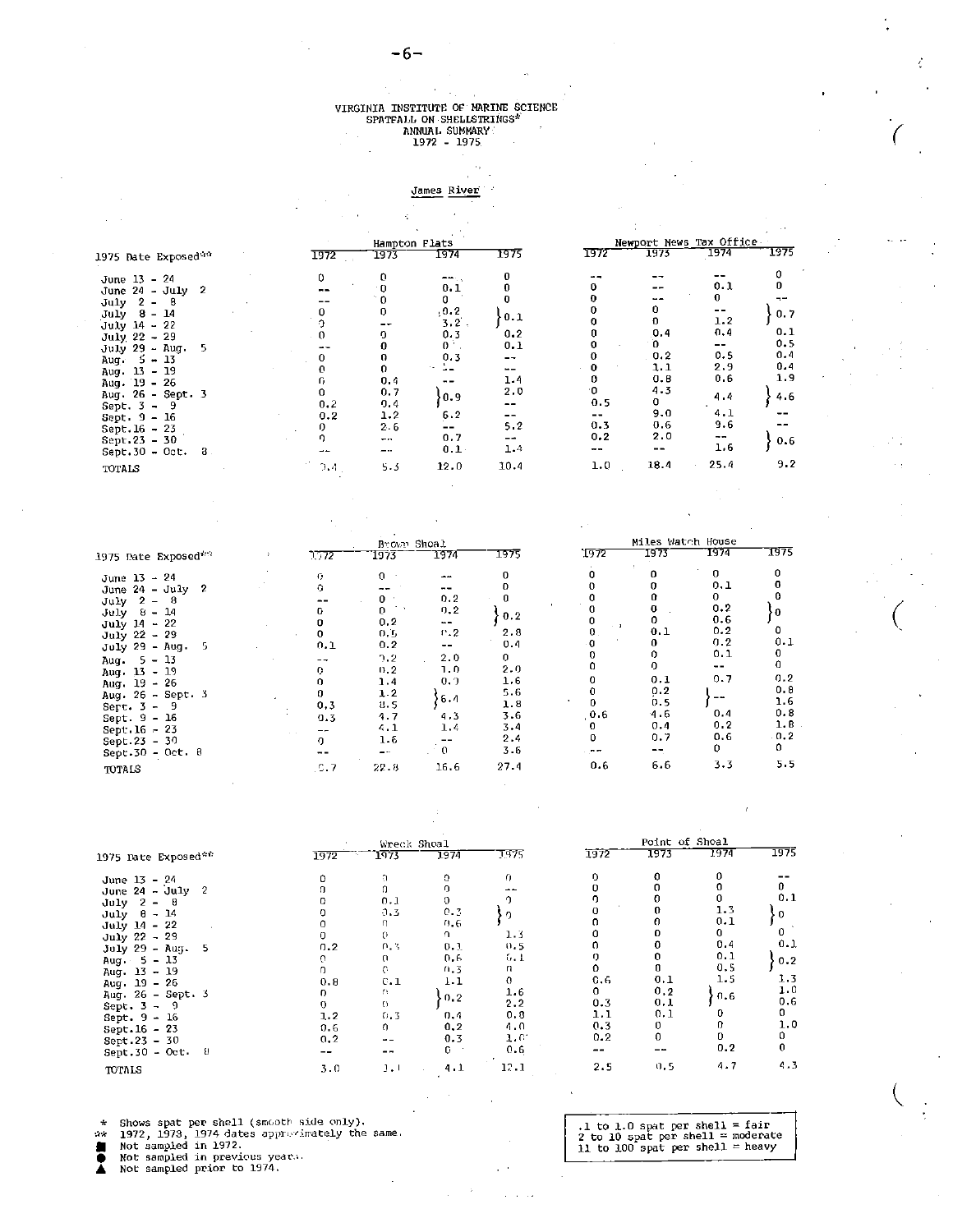#### James River, cont.

|                     | Horsehead |      |      |      | Deepwater Shoals |      |      |                               |
|---------------------|-----------|------|------|------|------------------|------|------|-------------------------------|
| 1975 Date Exposed** | 1972      | 1973 | 1974 | 1975 | 1972             | 1973 | 1974 | 1975                          |
| June 13 - 24        |           |      |      |      |                  |      |      |                               |
| June $24 - July 2$  |           |      |      |      |                  |      |      |                               |
| July $2 - July 8$   |           |      |      |      |                  |      |      | $\mathbf{r}_1 = \mathbf{r}_2$ |
| $July$ $B$ - 14     |           | 0.2  | 1.1  |      |                  |      | 1.0  |                               |
| July $14 - 22$      |           |      | 0.1  | 0    |                  |      |      |                               |
| July 22 - 29        |           |      |      |      |                  |      |      |                               |
| July 29 - Aug. 5    |           |      | 0.6  |      |                  |      | 0.3  |                               |
| Aug. 5 - 13         |           |      | 0.3  |      |                  |      | 0.1  |                               |
| Aug. 13 - 19        |           |      | 0.5  | 0.3  |                  |      | 0.5  |                               |
| $Aug. 19 - 26$      | 0.6       | 0.1  | 0.6  | 0.6  |                  |      | 0.3  | 0.5                           |
| Aug. 26 - Sept. 3   | 0.3       | 0.1  | 0    | 0.8  |                  |      | 0    | 0.6                           |
| Sept. $3 - 9$       | 0.1       | 0.1  |      | 0.2  |                  | 0.3  |      |                               |
| Sept. 9 - 16        | 1.1       |      |      |      | 0.2              |      |      |                               |
| $Sept.16 - 23$      | 0.7       | 0    |      | 0.4  | 0.5              | o    |      |                               |
| $Sept.23 - 30$      | 0.5       | n    |      |      | 0.2              |      |      |                               |
| $Sept.30 - Oct. 8$  |           |      |      |      | --               |      |      |                               |
| TOTALS              | 3.3       | 0.5  | 3.2  | 2.3  | 0.9              | 0.3  | 2.2  | 1.1                           |

York River

|                       |         | VIMS Pier |      |      | Claybank |      |      |      |  |
|-----------------------|---------|-----------|------|------|----------|------|------|------|--|
| 1975 Date Exposed**   | $-1972$ | 1973      | 1974 | 1975 | 1972     | 1973 | 7974 | 1975 |  |
| June $16 - 23$        |         |           |      |      |          |      |      |      |  |
| June $23 - 30$        |         | 0         | --   |      |          |      |      | 0.5  |  |
| June $30 - July$      |         | --        |      | 0.1  |          |      |      | 4.4  |  |
| $July 7 - 15$         |         | --        | 0.7  | ٥    |          |      |      |      |  |
| July 15 - 22          |         | - -       | 0.2  | 0.9  |          |      |      |      |  |
| July 22 - 31          |         | 0.1       | 0    | 0.1  |          |      |      |      |  |
| July 31 - Aug.<br>- 6 |         | 0         | --   |      |          |      |      |      |  |
| Aug 6 - 14            |         | 0.1       | ٠o   | 0    |          |      |      |      |  |
| Aug. $14 - 21$        |         | 1.3       |      |      |          |      |      |      |  |
| Aug. $21 - 29$        |         | 0         | 0.3  |      |          |      | 0.2  |      |  |
| Aug. $29 - Sept. 5$   |         | 1.2       | 0.8  | 3.0  | 0.2      |      |      |      |  |
| Sept. 5 - 12          | 0.3     | --        | 8.0  | 0.   | 0        |      | 0.4  |      |  |
| $Sept.12 - 17$        |         | 6.4       | 2.2  | 3.6  | 0.1      | 0,2  | 0.2  |      |  |
| $Sept.17 - 26$        |         | 7.4       | 0.4  | 5.0  | n        |      |      | 0.2  |  |
| Sept.26 - Oct. $3$    |         | 1.6       | 2.0  | o    |          | 0.8  | 0    | 0    |  |
| TOTALS                | 0.3     | 18.1      | 14.6 | 12.7 | 0.3      | 1.0  | 0.8  | 5.1  |  |

|                     | Foxes Creek |           |          |      |  |  |  |  |
|---------------------|-------------|-----------|----------|------|--|--|--|--|
| 1975 Date Exposed** | 1972        | 1973      | 1974     | 1975 |  |  |  |  |
| June 16 - 23        |             | o         |          | o    |  |  |  |  |
| June $23 - 30$      |             | Ω         |          | o    |  |  |  |  |
| June $30 - July$ 7  |             | o         |          | 0.2  |  |  |  |  |
| July 7 - 15         |             | 0         |          | 0    |  |  |  |  |
| July 15 - 22        |             |           |          | 0    |  |  |  |  |
| July 22 - 31        |             | 0         |          | 0    |  |  |  |  |
| July 31 - Aug. 6    |             | 0         | Sengined | 0    |  |  |  |  |
| $Aug. 6 - 14$       |             | 0         |          | 0    |  |  |  |  |
| Aug. 14 - 21        | 0           |           |          |      |  |  |  |  |
| Aug. 21 - 29        |             | <b>Mm</b> |          |      |  |  |  |  |
| Aug. 29 - Sept. 5   | n.          | 0         | š        | n    |  |  |  |  |
| Sept. $5 - 12$      | 0.1         | 0.1       |          | Ω    |  |  |  |  |
| $Sept.12 - 17$      | 0           |           |          | U    |  |  |  |  |
| Sept.17 - 26        | 0           | 0.4       |          | 0.2  |  |  |  |  |
| $Sept.26 - Oct. 3$  | --          | 0         |          | 0    |  |  |  |  |
| TOTALS              | 0.1         | 0.5       |          | 0.4  |  |  |  |  |
|                     |             |           |          |      |  |  |  |  |

\* Shows spat per shell (smooth side only).<br>\*\* 1972, 1973, 1974 dates approximately the same.<br>**5** Not sampled in 1972.<br>**4** Not sampled prior to 1974.

- 
- 

# , l to 1. O spat per shell = fair 2 to 10 spat per shell= moderate 11 to 100 spat per. shell = heavy

-7-

ŕ,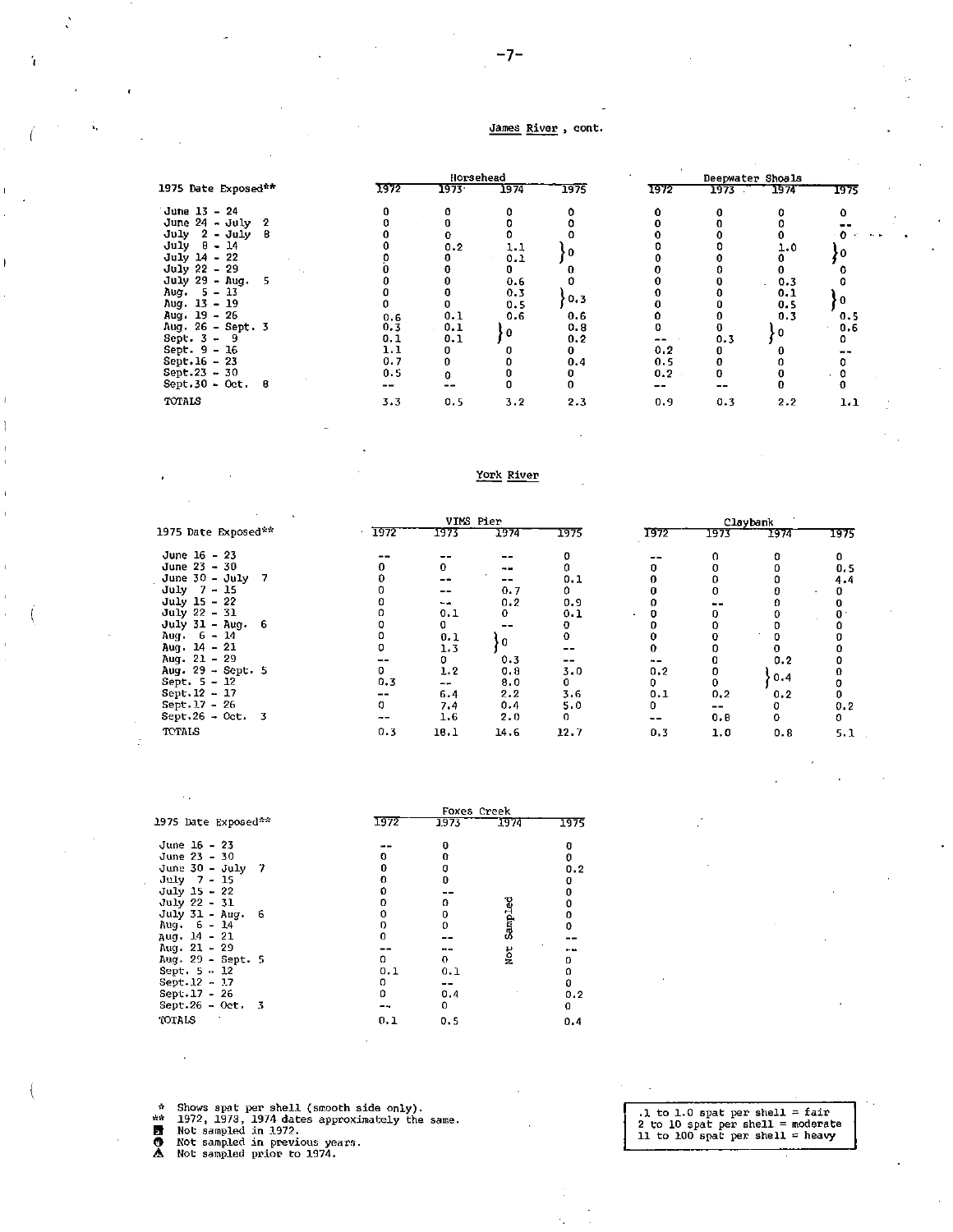#### Piankatank River and Milford Haven

|                         |      | Stutts Creek, Mouth | Stutts Creek - Station C |      |      |      |  |
|-------------------------|------|---------------------|--------------------------|------|------|------|--|
| 1975 Date Exposed**     | 1974 | 1975 <sup>. .</sup> | 1972                     | 1973 | 1974 | 1975 |  |
| June 9 - 16             | 0    |                     |                          |      |      | - 0  |  |
| June 16 - 23            |      |                     |                          |      |      | 0    |  |
| June $23 - July 2$      |      |                     |                          | 0.4  |      | 0    |  |
| $2 - 7$<br>July         |      | 0.2                 |                          | 0.2  | n.   | 0.1  |  |
| $Ju1y$ 7 - 14           | 0.2  | $3 - 2$             | 0.1                      | 1.3  | 0.4  | 0.2  |  |
| $July 14 - 21$          | 1.0  | 0.1                 | 0                        | 0, 9 | 0.3  | 3.6  |  |
| $July 21 - 28$          | 0.   |                     |                          | 0.6  | 0    | 0.1  |  |
| $July 28 - Aug.$<br>- 4 | 0.2  | 0                   | 0                        | ٥    | 0.1  | 0.3  |  |
| Aug. $4 - 11$           | 0    | 0.3                 | n                        | 0.7  | 0    | 0    |  |
| Aug. 11 - 19            | 0.1  | 0.1                 | 0                        | 0,6  | o    | 0    |  |
| Aug. 19 - 26            | 0    | 0.6                 |                          |      |      | 0    |  |
| Aug. 26 - Sept. 2       |      | 1.0                 | 0.                       |      |      | 0    |  |
| Sept. $2 - 9$           | 1.0  | --                  | --                       | 0.2  | 1.8  | 0.2  |  |
| Sept. 9 - 16            |      | --                  |                          | 0    | 0    | 0.6  |  |
| Sept.16 - 23            | 0.2  |                     |                          |      | ٥    | 0.2  |  |
| $Sept.23 - Oct.$<br>- 1 |      |                     | 0                        | 0.2  | 0.2  | 0    |  |
| TOTALS                  | 2.7  | 5.5                 | 0.1                      | 5.1  | 2.8  | 5.3  |  |

|                     | Toint Breeze - Station B | Three Branches - Station D |         |       |      |      |      |      |
|---------------------|--------------------------|----------------------------|---------|-------|------|------|------|------|
| 1975 Date Exposed** | 1972                     | 1973                       | 1974    | 1975  | 1972 | 1973 | 1974 | 1975 |
| June 9 - 16         |                          |                            |         |       |      |      |      |      |
| June $16 - 23$      |                          |                            |         |       |      |      |      |      |
| June $23 - July$ 2  |                          |                            |         |       |      |      |      | 0.4  |
| July $2 - 7$        | 0.1                      | 1. C                       |         | 0.2   |      |      |      |      |
| $July$ 7 - 14       |                          | 1.2                        |         | $- -$ |      | 0.4  | 0.5  |      |
| July 14 - 21        |                          | 4.5                        | 1.6     | 1.8   |      | 2.0  | 1.7  |      |
| $July 21 - 28$      |                          | 0.8                        | 0.      | 0.3   |      | 3.0  | 0    | 0    |
| July 28 - Aug. $4$  |                          | 0.4                        | 1.0     | 0.    |      | 1.2  | 0.2  | 0.4  |
| Aug. $4 - 11$       |                          | 0.3                        | 0       | 0.3   |      | 3.3  | --   | --   |
| Aug. 11 - 19        |                          | 0.3                        | 0.1     | --    |      |      | 0    | 0.6  |
| Aug. $19 - 26$      |                          | 0.5                        | --      | --    |      | 0.2  |      |      |
| Aug. 26 - Sept. 2   |                          | 0.7                        | 0       | --    |      | 0.8  | --   |      |
| Sept. $2 - 9$       |                          | 2.0                        | 0.6     | --    |      | 2.2  |      |      |
| Sept. 9 - 16        |                          | 3.6                        | 0,2     | 1.8   |      | 1.2  | 0.   |      |
| Sept 16 - 23        |                          | 1.0                        | 0       | 0.4   |      | 0.8  |      |      |
| $Sept.23 - Oct.$    |                          | --                         | 0       | 0     |      | 0.4  | 1.2  |      |
| <b>TOTALS</b>       | 0.1                      | 17.2                       | $3 - 5$ | 4.6   |      | 15.5 | 3.6  | 1.4  |

#### Fiankatank River

|                       |      | Hills Eay - Station E |      |      |      | Burton Point - Station G |      |      |
|-----------------------|------|-----------------------|------|------|------|--------------------------|------|------|
| 1975 Date Exposed**   | 1972 | アダパ                   | 1974 | T 75 | 1972 | 1973                     | 1974 | 1975 |
| June $9 - 16$         |      |                       | 0.2  |      |      |                          | n    |      |
| June 16 - 23          |      |                       |      |      |      |                          |      |      |
| June $23 - July 2$    |      |                       |      | 0.5  |      |                          |      | 1.1  |
| July<br>$2 -$         | 0.2  | 0.8                   |      | 0.3  |      | 0.1                      |      | 0.8  |
| $July$ 7 - 14         |      | 0.4                   | 1.0  | 0.4  |      | 3.4                      | 0.1  | 0.6  |
| July 14 - 21          |      | 3.0                   | 1.5  | 0.2  |      | 3.7                      | 1.4  | 1.9  |
| $July 21 - 28$        |      | 3.7                   | 0.   | 0.1  |      | 2.3                      | 0.8  | 0.1  |
| $July 28 - Aug.$<br>4 |      | 0.7                   | 0.2  | o    |      | 3.4                      | 2.8  | 0.2  |
| $4 - 11$<br>Aug.      |      | 13.5                  | 0    |      |      | 15.4                     | 0.1  | 0    |
| Aug. 11 - 19          |      | 0.2                   | 0.   | 0.1  |      | 0.4                      | 0.1  | 1.5  |
| Aug. $19 - 26$        |      | 1.8                   | 0    | 1.0  |      | 1.0                      | 0    | 1.6  |
| Aug. 26 - Sept. 2     |      | 0.1                   |      | 3.4  |      | 0.9                      | Ω    | --   |
| Sept. 2 -<br>- 9      |      | 5.8                   |      |      |      | 4.6                      |      | 2.2  |
| Sept. 9 - 16          |      | 2.8                   | -9.4 | 0.6  |      | $- -$                    | O.   |      |
| Sept 16 - 23          |      | 1,0                   |      |      |      | $- -$                    |      |      |
| Sept.23 - Oct. $1$    | 0.2  | 0.4                   |      |      |      | 0.4                      |      |      |
| TOTALS                | 0.4  | 35.2                  | 3. 7 | 6.6  | 0    | 35.6                     | 5.3  | 10.0 |

Shows spat per shell (smooth side only).<br>1972, 1973, 1974 dates approximately the same.<br>Not sampled in 1972.<br>Not sampled prior to 1974.  $\star$ 

 $\frac{1}{2}$ 

1 to 1.0 spat per shell = fair<br>2 to 10 spat per shell = moderate<br>11 to 100 spat per shell = heavy

ì.

 $\mathcal{L}^{\pm}$  .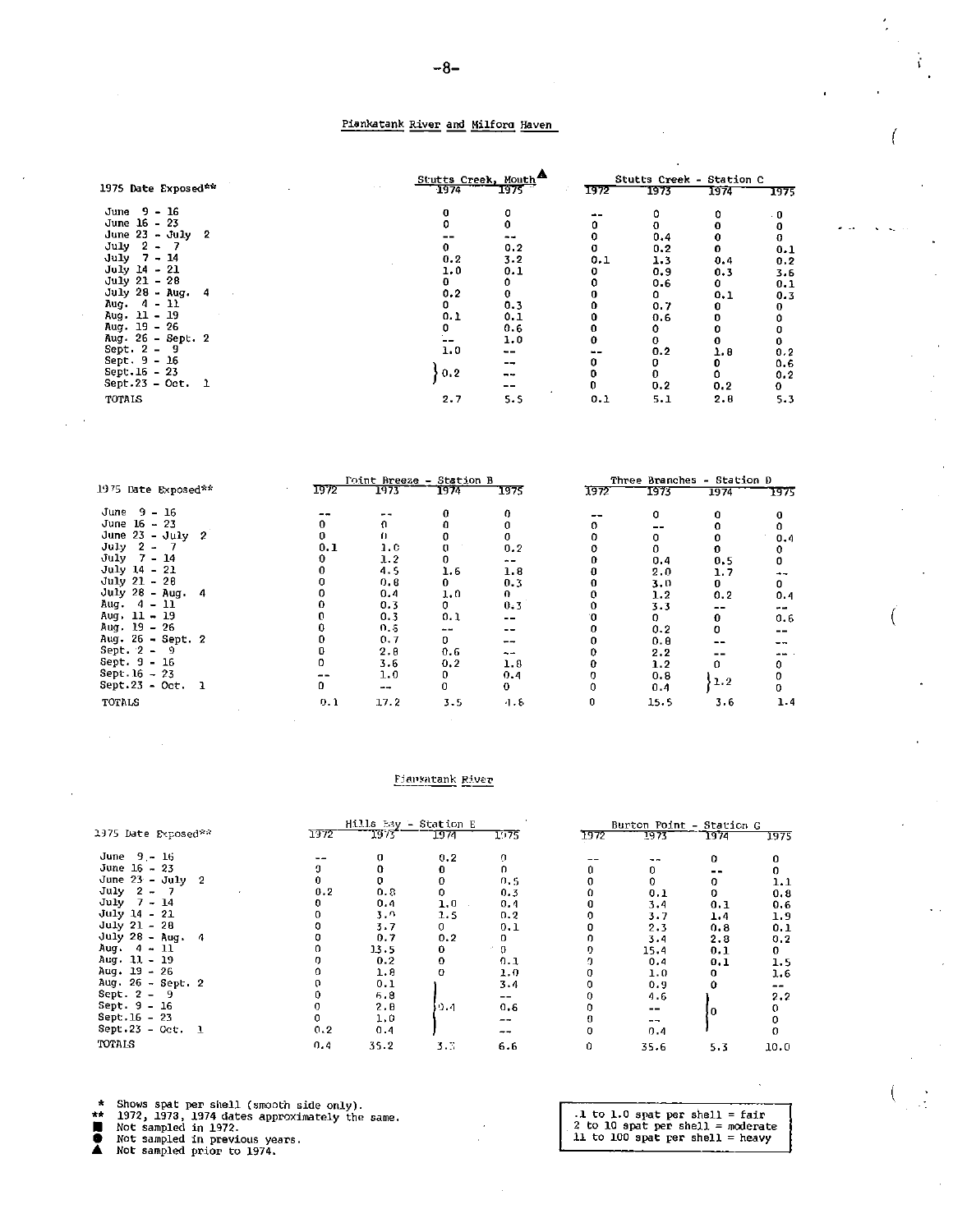#### Piankatank River, cont.

|                     | Brexton Bar -<br>Station F <sup>₩</sup> | Stove Point -<br>Station H' |      |         | Palace Bar - Station J |      |
|---------------------|-----------------------------------------|-----------------------------|------|---------|------------------------|------|
| 1975 Date Exposed** | 1975                                    | 1975                        | 1972 | 1973    | 1974                   | 1975 |
| - 16<br>June 9      |                                         |                             |      | 0       | 0                      |      |
| June $16 - 23$      |                                         |                             | 0.1  | 0.2     | 0,1                    |      |
| June $23 - July 2$  | 0.3                                     |                             |      | ٥       |                        | 0.5  |
| June 2 –            | 0.3                                     | 0.6                         |      | 4.7     |                        | 56   |
| July<br>7 - 14      |                                         |                             |      | 2.5     | 1.8                    | 3.9  |
| $July 14 - 21$      | 0,6                                     | 0.6                         |      | $3 - 3$ | 1.7                    | 2.3  |
| $July 21 - 28$      | 0.2                                     | --                          |      | 2.4     | 0.9                    |      |
| July 28 - Aug. $4$  |                                         | 0.2                         |      | 3.7     | 3.2                    |      |
| Aug. $4 - 11$       |                                         | 0.1                         |      | 3.2     | 1.5                    |      |
| Aug. 11 - 19        |                                         | $-$                         |      | 3.7     | 0.3                    |      |
| Aug. 19 - 26        |                                         |                             |      | 6.5     | 0                      | 1.2  |
| Aug. 26 - Sept. 2   | .7.2                                    |                             |      | 1.0     | o                      | 3.0  |
| Sept. $2 - 9$       | 0.3                                     |                             |      |         | 0.8                    | 0.2  |
| Sept. $9 - 16$      | --                                      | 0.4                         |      |         | 0.2                    | 2.0  |
| $Sept.16 - 23$      |                                         |                             |      | 2.6     | --                     | 0    |
| Sept.23 - Oct. 1    | --                                      | $- -$                       |      | 0.6     | $- -$                  | 0.2  |
|                     |                                         |                             |      |         |                        |      |
| TOTALS              | 8.9                                     | 1.9                         | 0.1  | 34.4    | 10.5                   | 18.9 |
|                     |                                         |                             |      |         |                        |      |

|                         |    |      | Ginney Point - Station K |      |      | Twigg Branch - Station L |       |             |       |
|-------------------------|----|------|--------------------------|------|------|--------------------------|-------|-------------|-------|
| 1975 Date Exposed**     |    | 1972 | 1973                     | 1974 | 1975 | 1972                     | 1973  | 1574        | 1975  |
| June 9 - 16             |    |      |                          |      |      |                          |       |             |       |
| June 16 - 23            |    | 0.1  |                          |      |      |                          | 0.2   |             |       |
| June $23 - \text{July}$ | -2 |      |                          |      | 0.8  |                          | 0     |             | --    |
| July $2 - 7$            |    | 0.6  | 0                        |      | 2.9  | 0.4                      | 5. 5  | 0.7         | $-$   |
| July 7 - 14             |    | 0.1  | 0.4                      | 0,3  | 7.5  |                          | 1.7   | 1.0         | 7.8   |
| July 14 - 21            |    |      | $5 - 3$                  | 2.0  | 1.2  |                          | 7. 0  | 3.8         | 1.5   |
| July 21 - 28            |    |      | 1.9                      | 3.0  | 0    |                          | 2.3   | 3,0         |       |
| July $28 - \text{Aug.}$ | 4  |      | 3.4                      | 3.5  |      | 0.6                      | --    | 0.4         |       |
| Aug. 4 - 11             |    |      | D.                       | 1.5  | --   |                          | 0.    | 0.          | 0.1   |
| Aug. 11 - 19            |    |      | 3.3                      | 0.4  | 2.3  |                          | 1.4.  | 0.4         |       |
| Aug. 19 - 26            |    |      | 11,7                     |      | 9.6  |                          | 20.2  |             | 4. L  |
| Aug. 26 - Sept. 2       |    |      | $- -$                    | 0,4  |      |                          | 1.5   |             | 1.8   |
| Sept. $2 - 9$           |    |      | 5.8                      |      | 0.   |                          | 2.0   |             | 0.2   |
| Sept. $9 - 16$          |    |      | $2 - 8$                  | 0.2  | 1.6  |                          | $- -$ | 1.0         | 5.6   |
| Sept. 16 - 23           |    |      | 3.0                      | 0.2  | 1.4  |                          | 1.0   |             | $- -$ |
| Sept 23 - Oct.          | ı  | 0.2  | 0.8                      |      |      |                          | 3.2   | $\mathbf 0$ | --    |
| TOTALS                  |    | 1.2  | 39.2                     | 11.5 | 27.3 | 1.0                      | 46.8  | 10.3        | 21.1  |

#### Rappahannock River

|                     |      |                          | Broad Creek, Inshore |            | $\ddot{\phantom{1}}$<br>Mosquito Point |
|---------------------|------|--------------------------|----------------------|------------|----------------------------------------|
| 1975 Date Exposed** | 1972 | 1973                     | 1974                 | 1975       | 1975                                   |
| June 10 - 17        |      |                          |                      |            | 0                                      |
| June 17 - 23        |      |                          |                      |            | n.                                     |
| June 23 - July 1    |      |                          |                      | 0.2        | 0.5                                    |
| July $1 - 8$        |      | $\sim$ $-$               |                      | 0.2        | 0.4                                    |
| July $8 - 15$       |      | $\cdots$                 | 0                    | 2.7        | 8.4                                    |
| July 15 - 22        |      | o                        | 0, 1                 | 0          | 0                                      |
| July 22 - 29        |      | Ð                        | 0                    | 0.1        | $\mathbf{0}$ .                         |
| July 29 - Aug. 5    |      | $\overline{\phantom{a}}$ | 0.1                  | 0.3        | 0.1                                    |
| Aug. $5 - 12$       |      | o                        | 0.6                  | 0.1        |                                        |
| Aug. $12 - 19$      |      |                          | 0                    | 0.1        |                                        |
| Aug. 19 - 26        |      |                          | 0                    | $\sim$ $-$ | 0                                      |
| Aug. 26 - Sept. 2   |      |                          | --                   | 1.0        | 2.6                                    |
| Sept. $2 - 8$       | n.   | --                       | 0,4                  | 2.6        | 2.2                                    |
| $Sept. 8 - 15$      |      |                          |                      | 3.4        | 2.8                                    |
| Sept. 15 - 22       |      |                          | 0.2                  | 0.4        | 1.2                                    |
| Sept. 22 - 29       | --   |                          |                      | 0          | $\mathbf{0}$                           |
| TOTALS              | 0    | 0                        | 1.4                  | 11.1       | 1.8.2                                  |

Shows spat per shell (smooth side only).<br>1972, 1973, 1974 dates approximately the same.<br>Not sampled in 1972.<br>Not sampled prior to 1974. Ŵ

 $\ddot{\ddot{\textbf{a}}}$ 

.1 to 1.0 spat per shell =  $\frac{1}{100}$ <br>2 to 10 spat per shell = moderate<br>11 to 100 spat per shell = heavy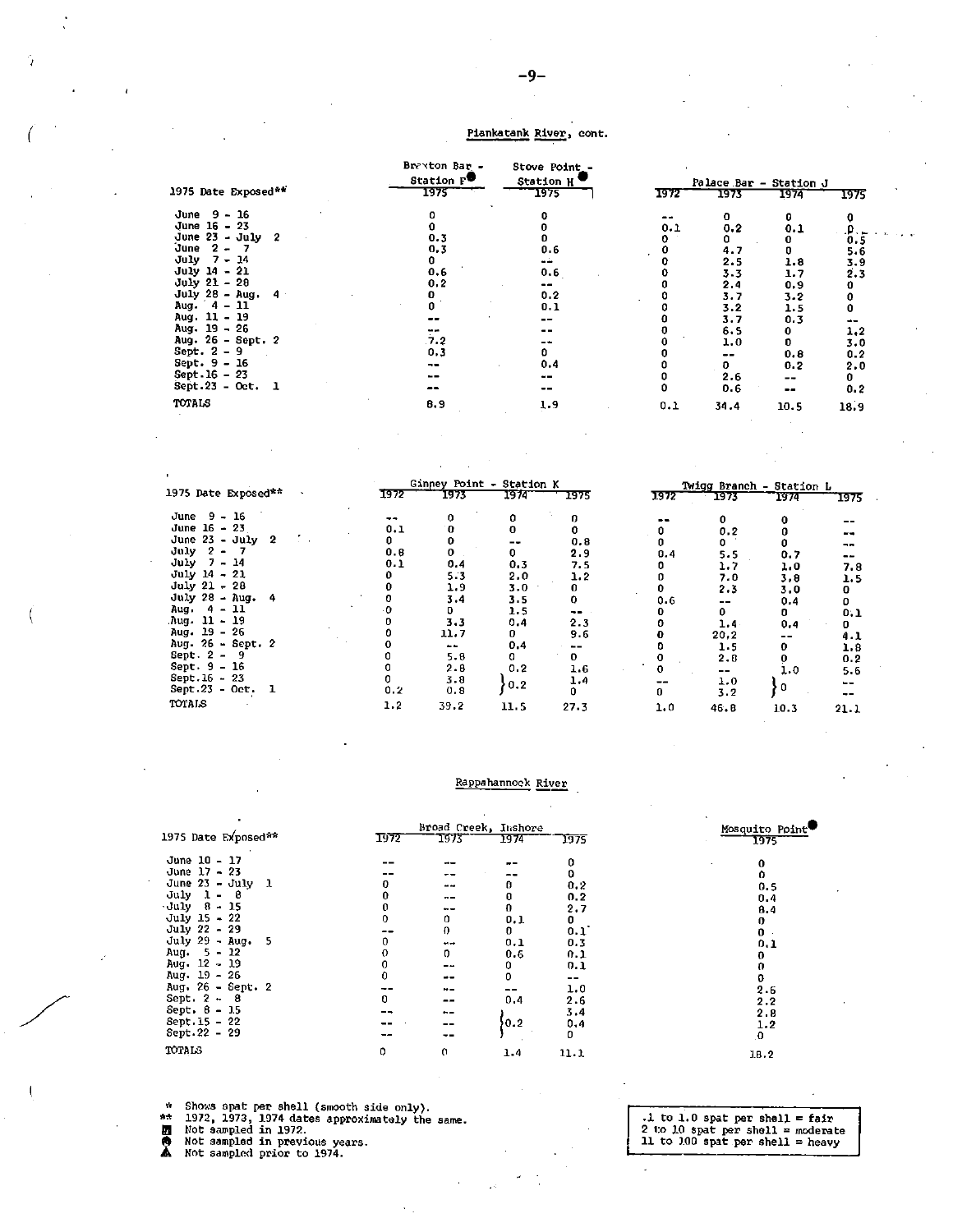### $-10-$

#### Rappahannock River, cont.

¥,

|                                |      |        | Corrotoman |      |      | Greenvale |      |      |
|--------------------------------|------|--------|------------|------|------|-----------|------|------|
| 1975 Date Exposed**            | 1972 | 1973 - | 1974       | 1975 | 1972 | 1973      | 1974 | 1775 |
| June $10 - 17$                 | . .  |        |            |      |      |           |      |      |
| June 17 - 23                   |      |        |            |      |      |           |      |      |
| June $23 - 3y1y$               |      |        |            | 2.3  |      |           |      | 2.5  |
| July<br>8<br>$\blacksquare$    |      |        |            | 0.5  |      |           |      | 0.8  |
| 15<br>July 8<br>$\blacksquare$ |      |        |            |      |      |           |      | 7.0  |
| $July 15 - 22$                 |      |        |            | 0.4  |      |           |      |      |
| July 22 - 29                   |      |        | 0.1        | 0.2  |      |           |      |      |
| July 29 - Aug.                 |      |        |            |      |      |           |      |      |
| $-12$<br>5.<br>Aug.            |      |        |            |      |      |           |      |      |
| Aug. 12 - 19                   |      |        |            | 3.4  |      |           | 0.9  |      |
| Aug. $19 - 26$                 |      |        |            |      |      |           |      |      |
| Aug. 26 - Sept. 2              |      |        | 0.2        | 4.8  |      |           | 0.4  |      |
| Sept. $2 - 8$                  |      |        | 0.2        | 2.4  |      |           |      | 3,0  |
| Sept. 8 - 15                   |      |        | $- -$      | 1.2  |      |           |      | 3.8  |
| $Sept.15 - 22$                 |      |        | 0.8        | 0.2  |      |           |      | 7.8  |
| Sept.22 $-29$                  |      | 0.4    |            |      |      |           |      |      |
| TOTALS                         |      | 0.4    | 1.3        | 15.4 |      |           | 1.3  | 24.9 |

 $\label{eq:2} \frac{1}{2} \sum_{i=1}^n \frac{1}{2} \sum_{i=1}^n \frac{1}{2} \sum_{j=1}^n \frac{1}{2} \sum_{i=1}^n \frac{1}{2} \sum_{i=1}^n \frac{1}{2} \sum_{j=1}^n \frac{1}{2} \sum_{j=1}^n \frac{1}{2} \sum_{j=1}^n \frac{1}{2} \sum_{j=1}^n \frac{1}{2} \sum_{j=1}^n \frac{1}{2} \sum_{j=1}^n \frac{1}{2} \sum_{j=1}^n \frac{1}{2} \sum_{j=1}^n \frac{1}{$  $\bar{\gamma}$  $\omega_{\rm{max}}$ 

Mobjack Bay

 $\frac{1}{2} \frac{1}{2} \frac{1}{2} \frac{1}{2} \frac{1}{2} \frac{1}{2}$ 

Ware River

| 1975 Date Exposed**       | Tow Stake <sup>O</sup><br>Station 11<br>1975 | Off Brown's Bay <sup>®</sup><br>Station 14<br>7975 | Off Wilson Creek <sup>2</sup><br>Station 12<br>1975<br>7974 |
|---------------------------|----------------------------------------------|----------------------------------------------------|-------------------------------------------------------------|
| June 16 - 23              | --                                           | 0                                                  | 0.8                                                         |
| June $23 - 30$            | --                                           |                                                    | 7.3                                                         |
| June $30 - \text{July}$ 7 | 2.6                                          | 9. 1                                               | $-1$<br>24.0                                                |
| $July 7 - 15$             |                                              | 2.0                                                | $- -$                                                       |
| $July 15 - 23$            | 5.8                                          | 5.1                                                | $2 - 3$                                                     |
| $July 23 - 30$            | 0.2                                          | 0.4                                                | 0.3                                                         |
| July 30 - Aug. 11         | 0.1                                          | $-1.11$<br>0                                       | 0                                                           |
| Aug. $11 - 17$            |                                              | 0                                                  | 0<br>0                                                      |
| Aug. $17 - 25$            |                                              |                                                    | o<br>0.2                                                    |
| Aug. 25 - Sept. 4         | 33.6                                         | 2 B                                                | 13.2<br>0                                                   |
| Sept. $4 - 22$            | 4.8                                          | 0                                                  | 3.6                                                         |
| Sept.22 - 26              |                                              | 0.4                                                | 10.1                                                        |
| Sept.26 - Oct. $1$        | 0                                            | $- -$                                              |                                                             |
| TOTALS                    | 47.1                                         | 10.8                                               | 49.3<br>2.5                                                 |

#### Morth River

|                                 |      |      | Cedar Point Farm - Station 3 |      |      | Blackwater Creek - Station 2 |      |       |  |
|---------------------------------|------|------|------------------------------|------|------|------------------------------|------|-------|--|
| 1975 Date Exposed**             | 1972 | 1973 | 1974                         | 1975 | 1972 | 1973                         | 1974 | 1975. |  |
| June $9 - 16$                   |      |      | G.                           |      |      |                              |      |       |  |
| June $16 - 23$                  |      | ١O   | 0.1                          |      |      |                              |      |       |  |
| June $23 - \text{July} \quad 1$ |      |      | 0.                           |      | 0.4  |                              |      |       |  |
| $July 1 - 8$                    |      |      | 0.6                          | 0.6  | 9.2  | 0.8                          | п.   |       |  |
| $July 8 - 15$                   |      |      | 0.5                          |      | 3.3  |                              | 0.2  |       |  |
| July 15 - 22                    | 0.2  | 0.3  | η.                           |      |      |                              | 0.2  | 0.1   |  |
| $July 22 - 29$                  |      |      | 0.1                          |      | 0.3  |                              | 0.2  |       |  |
| July 29 - Aug. 5                |      | 0.2  | 0                            |      |      |                              |      |       |  |
| Aug. $5 - 12$                   |      | 0.4  | 0                            |      |      | 0.9                          |      |       |  |
| Aug. $12 - 19$                  |      | 2.1  | 0.5                          |      |      | 0.                           |      |       |  |
| Aug. $19 - 26$                  | 0.1  | 7.5  | 2.1                          | 0.3  | 0.1  | 0.2                          |      |       |  |
| Aug. 26 - Sept. 2               | 0, 3 | 0.2  | 0                            | 0    | 0, 9 | 0.2                          |      | 0.2   |  |
| Sept. 2 - 9                     | 0.3  | 2.2  | 1.8                          | 3.8  |      | 0.                           | 1.4  | 2.0   |  |
| Sept. 9 - 16                    |      | 0.   |                              |      |      | 0.2                          |      | O.    |  |
| Sept. 16 - 23                   |      | 3.2  | 0                            | 0.2  |      | 0,4                          |      |       |  |
| Sept.23 - Oct. 1                |      | n.   | $n_{.2}$                     | 0.   |      | 0.2                          |      |       |  |
| TOTALS                          | 1.4  | 16.1 | 5. 0                         | 4.9  | 14.2 | 2.9                          | 2.0  | 2.3   |  |

\* Shows spat per shell (smooth side only).<br>\*\* 1972, 1973, 1974 dates approximately the same.<br>■ Not sampled in 1972.<br>● Not sampled prior to 1974.

1 to 1.0 spat per shell = fair<br>2 to 10 spat per shell = moderate<br>11 to 100 spat per shell = heavy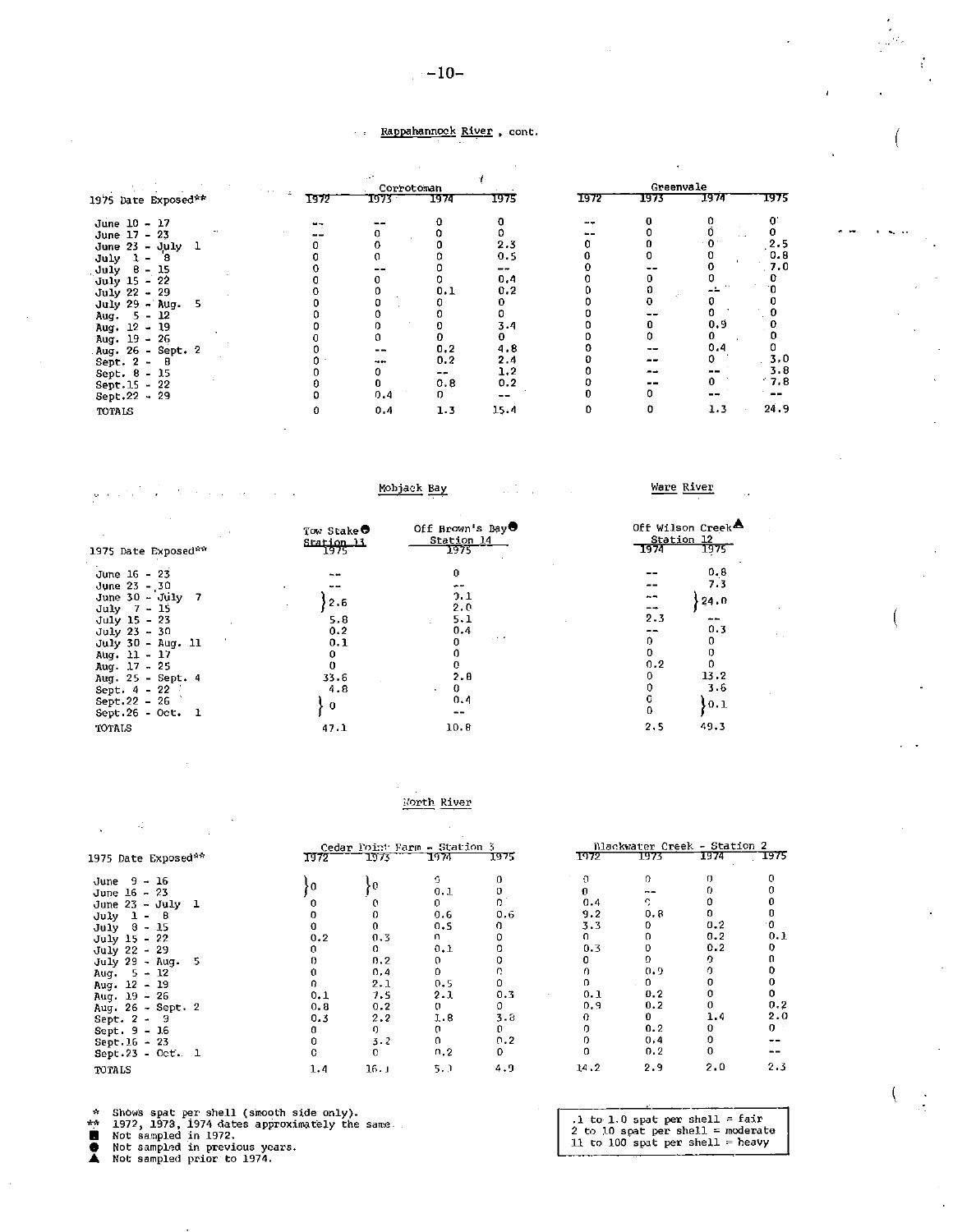#### $-11-$

#### North River cont. East River

|                                 |      | Head - Station 1  |      |      |      |       | Head - Station 4 |      |  |  |
|---------------------------------|------|-------------------|------|------|------|-------|------------------|------|--|--|
| 1975 Date Exposed <sup>##</sup> | 1972 | 1973              | 1974 | 1975 | T972 | 1973  | 1974             | 1975 |  |  |
| June $9 - 16$                   | 0.1  | ٥                 | 0.1  | o    | 0    |       | 0                | 0,4  |  |  |
| June 16 - 23                    | 0    | 0                 |      |      | 0    | 0     | 0.3              | 0.5. |  |  |
| June $23 - July 1$              | 0.8  | 1.1               |      |      | 0.1  | 7.3   | 0.2              | 3.9  |  |  |
| July.<br>$1 - 8$                | 24.3 | 0.6               |      | 0.1  | 10.8 | 4.5   | 0                | 2.3  |  |  |
| $July 8 - 15$                   | 7.3  | 0                 | 5.4  | 0    | 5.0  | 1.4   | 101.4            | 0.3  |  |  |
| $July 15 - 22$                  | 0.7  | 2.1               | 0.   | 0.1  | 7.5  | 0     | 0.6              |      |  |  |
| July 22 - 29                    | 0.G  | 0.3               | 0.5  | 0    | 1.7  | 4.6   | 4.9              |      |  |  |
| $July 29 - Aug.$<br>5           | 0.1  | 0                 | 0.1  | 0.3  | 0    | --    | 0.3              |      |  |  |
| Aug. $5 - 12$                   | 0.6  | 0                 | 0.2  | 0    | n.   | $- -$ | 0.3              | 0.1  |  |  |
| Aug. 12 - 19                    |      | 1.1               | Ω.   | 0.1  | 0.7  | 0.7   | 0.3              | 0.6  |  |  |
| Aug. $19 - 26$                  |      | c.                | 0.7  | 0    | 0    | Ω     | n                | .0.1 |  |  |
| Aug. 26 - Sept. 2               | 0.1  | 0.3               | 0    |      | 0.9  | 0.1   | 0.2              | 4.5  |  |  |
| Sept. $2 - 9$                   | 0.1  | $\qquad \qquad -$ | 0.6  | 13.8 | 0    |       | 0.6              | 7.8  |  |  |
| Sept. 9 - 16                    | 0.1  | 0.4               | 0.2  | 0.4  |      | 0.2   | 0                |      |  |  |
| $Sept.16 - 23$                  | 0    | 0.4               | 0    | 0    |      | 0.6   |                  |      |  |  |
| $Sept.23 - Oct. 1$              |      | 0                 | o    | O.   |      | 0.2   | U                |      |  |  |
| TOTALS                          | 35.1 | 6.3               | 7.8  | 14.8 | 26.7 | 19.8  | 109.1            | 20.5 |  |  |

#### East River, cont.

|                       |       | Mouth - Station 6 |              |       |              | Williams Wharf – Station 11 |      |      |  |
|-----------------------|-------|-------------------|--------------|-------|--------------|-----------------------------|------|------|--|
| 1975 Date Exposed**   | 1972  | 1973              | 1974         | 1.375 | 1372         | 1973                        | 1974 | 1975 |  |
| June $9 - 16$         |       | --                | 0            | 0     | 0            | 0.8                         | 0.4  | 2.0  |  |
| June 16 - 23          | 0     | $\bullet$ $-$     | 0.3          | 0.1   |              | 0                           | 0.6  | 2.8  |  |
| June $23 -$ July<br>1 | $- -$ | 2.1               | $\mathbf{0}$ | 0     | 0            | 19.4                        | 0.2  | 6.7  |  |
| July<br>- 8<br>-1 -   | 0.3   | 0.2               | 0.2          | 7.5   | 7.3          | 2.7                         | 0    | 6.5  |  |
| July 8 - 15           | 0.7   | $2 - 1$           | 0.1          | 3.8   | 2.8          | 2.9                         | 16.2 | 5.9  |  |
| $July 15 - 22$        | 0.2   | 0.2               | 1.6          | 3.5   | 8.6          | 0.9                         | 0.6  | 2.9  |  |
| July 22 - 29          | 0     | 0.5               | 0.1          |       | 0.9          | 0.5                         | 3.9  | 1.5  |  |
| $July 29 - Aug.$<br>5 | 0.3   | 0                 | 0.           | 1.0   | 0            | 2.5                         | 0.4  | 0.2  |  |
| - 5 - 12<br>Aug.      |       | 0                 |              |       | 0            | 0.3                         | 1.6  | 1.6  |  |
| Aug. 12 - 19          | 0     | 0                 | 0            |       | 0            | 1.6                         | 0.   | 1.4  |  |
| Aug. 19 - 26          | 0     | 0.4               | 0.2          | 10.9  | <sup>n</sup> | 0.                          | 0.2  | 4.7  |  |
| Aug. 26 - Sept. 2     | 0.A   | Ð.                | 0.2          |       | 0.1          | 1.8                         | 0.4  | 9.7  |  |
| Sept. $2 -$<br>- 9    | 0.1   | 3. ⊓              | l.B          | 9.9   | 0.1          | 3.4                         | 2.0  | 15.8 |  |
| Sept. 9 - 16          | 0     | 8.0               | 0.4          | 8.4   | 0            | 2.6                         | 0    | 0.8  |  |
| $Sept.16 - 23$        | 0     | 1.2               | 0.6          | 5.6   | 0            | 2.6                         | 0    | 0.4  |  |
| $Sept.23 - Oct. 1$    | n     | c                 | 0.4          | 0.4   | ٠O           | n.                          | n.   | 0    |  |
| TOTALS                | 2.0   | 18.0              | 5.3          | 40.4  | 19.8         | 42.0                        | 26.5 | 62.9 |  |

#### liew Foint Comfort Area

|                           |        |      | lepper Creek - Station 7 |         |      | Dyer Creek - Station D |      |      |
|---------------------------|--------|------|--------------------------|---------|------|------------------------|------|------|
| 1975 Date Exposed**       | 1972   | 1973 | 1974                     | 1975    | 1972 | 3973                   | 1974 | 1975 |
| June 9 - 16               |        |      | 0.                       | Ω       | 9    |                        | O.   |      |
| June 16 - 23              |        | n.   | -1.1                     |         |      |                        |      |      |
| June $23 - july$ 1        |        | 0.   | 0.3                      |         |      |                        |      |      |
| $July 1 - 8$              |        | 1.2  | 0.1                      | 0. J    |      |                        | 0    |      |
| $July 8 - 15$             |        | 3.3  | 0                        | 0.1     |      |                        | n    |      |
| July 15 - 22              | 0.3    | 3.7  | 14.1                     | 0.5     | 0.1  | 0.1                    | 0.1  |      |
| $July 22 - 29$            | D.     | 0.4  | 0.3                      |         | 0.2  | 0.1                    | 0.1  |      |
| July 29 - $\lambda$ ug. 5 | 0      | 0.2  | 0.2                      | ን ( , 7 | n    |                        | e    |      |
| Aug. $5 - 12$             | 0.4    | 0.1  | 0.1                      |         | 0    |                        | 0.   |      |
| Aug. $12 - 19$            | 0.1    | 0.   | 0                        |         |      |                        | n.   |      |
| Aug. 19 - 25              | 0.1    | 0.7  | 0,6                      | }1.2    | 0.2  |                        | ŋ    |      |
| Aug. 26 - Sept. 2         | (0, 0) | 3.6  | 0.1                      |         | 0    | 1.3                    | 0.   | 0.   |
| Sept 2 - 9                | 0.     | 13.5 | $2 \cdot C$              | ≯მ.ი    | n.   | 0.6                    | 1.0  | 0.2  |
| Sept. 9 - 16              | n      | 9.8  | 2.6                      | 12.1    | 0.1  | 1.6                    | 0.2  | 0    |
| Sept. 16 - 23             |        | 8.4  | 0.4                      | 14.6    | 0    | 0.2                    | 0    | 0.2  |
| $Sept. ?3 - 0rt. 1$       |        | 3.2  | 0,4                      | 3.2     | 0.   | 0.6                    | 0    | 0    |
| <b>TCTALS</b>             | 1.9    | 48.2 | 21.3                     | 41.3    | 0.6  | 4.5                    | 1.4  | 0.4  |

\* Shows Spat per shell (smooth side only).<br>\*\* 1972, 1973, 1974 dates approximately the same.<br>
■ Not sampled in 1972.<br>
■ Not sampled prior to 1974.

.1 to 1.0 spat per shell = fair<br>2 to 10 spat per shell = moderate<br>11 to 100 spat per shell = heavy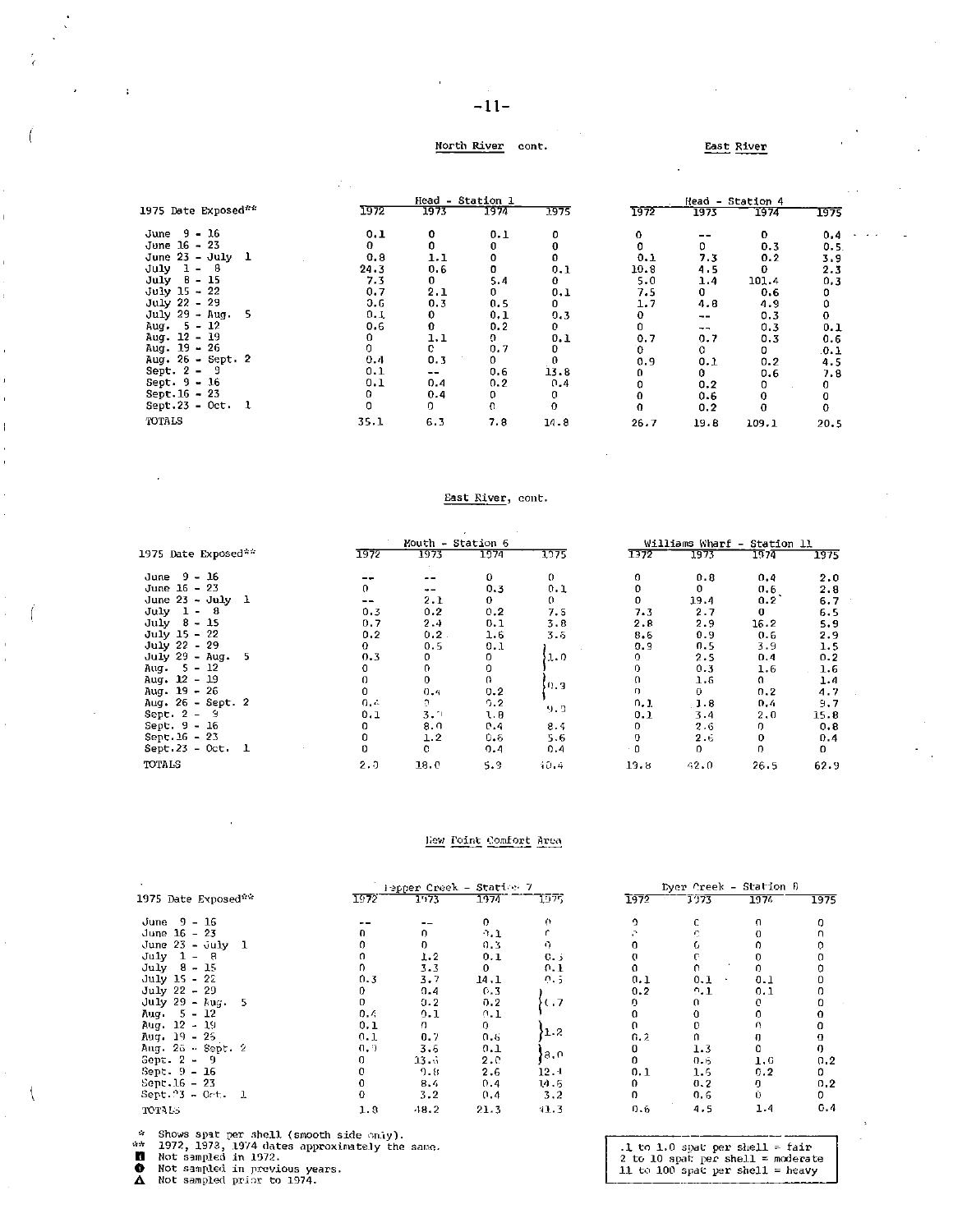#### New Point Comfort Area, cont.

 $\sim$ 

|                      |      |                |      | Winter Harbor - Public Landing - Station 10 |      |      | Horn Harbor - Mitcham's - Station 9 |      |
|----------------------|------|----------------|------|---------------------------------------------|------|------|-------------------------------------|------|
| 1975 Date Exposed ** | 1972 | 1973           | 1974 | 1975                                        | 1972 | 1973 | 1974                                | T975 |
| June 9 - 16          |      |                |      |                                             |      |      |                                     |      |
| June 16 - 23         |      |                |      |                                             |      |      |                                     |      |
| June $23 - July 1$   |      |                | $ -$ |                                             |      |      |                                     |      |
| $July 1 - 8$         |      | 1.8            | 1.6  | 7.0                                         |      |      |                                     |      |
| $July 8 - 15$        |      | 0.6            | 0.6  | 2.1                                         |      | 0.7  |                                     |      |
| $July$ 15 - 22       |      | 2.9            | 19.9 | 6.3                                         | 0.2  |      | 0.7                                 |      |
| $July 22 - 29$       |      | 0.6            | 0.1  | 30.7                                        |      |      |                                     | 0.1  |
| July 29 - Aug. 5     |      |                | 1.6  | 1.4                                         |      |      |                                     |      |
| Aug. $5 - 12$        |      |                | 0.   | 0.4                                         |      |      |                                     |      |
| Aug. 12 - 19         |      |                | 0.9  | 4.3                                         |      |      |                                     |      |
| Aug. $19 - 26$       | 0.1  | 0.1            | 0.   | 4.1                                         |      |      |                                     |      |
| Aug. 26 - Sept. 2    |      | $\overline{a}$ | 5.8  | 1.9                                         |      |      |                                     | 0.1  |
| Sept. $2 - 9$        | 0.1  | 7.6            | 2.4  | 252.0                                       |      |      | 1.0                                 |      |
| Sept. $9 - 16$       |      | 18.O           | 7.4  | 58.6                                        |      | 0.8  |                                     |      |
| Sept. 16 - 23        |      | $-$            | 0,4  | 35.6                                        | 0.1  | 0.2  |                                     |      |
| Sept.23 - Oct. $1$   |      | 2.8            | 2.6  | 16.2                                        | 0.   | 0    |                                     | 0    |
| TOTALS               | 0.2  | 34.4           | 43.3 | 42C.6                                       | 0.3  | 1.7  | 1.7                                 | 0.2  |

#### Creat Wicomico River

|                     |      | Dameron Marsh - Station a |      |      |      |      | Cranes Creek - Station b |      |  |  |
|---------------------|------|---------------------------|------|------|------|------|--------------------------|------|--|--|
| 1975 Date Exposed** | 1972 | 7973                      | 1974 | 1975 | 1972 | 1973 | 1974                     | 1975 |  |  |
| June $9 - 16$       |      |                           |      |      |      |      |                          | 0.1  |  |  |
| June $16 - 23$      |      |                           |      |      |      |      |                          |      |  |  |
| June $23 - 29$      |      |                           |      |      |      |      |                          |      |  |  |
| June 29 - July 7    |      |                           |      |      |      |      |                          | 0.3  |  |  |
| July $7 - 14$       |      |                           |      |      |      |      |                          |      |  |  |
| July 14 - 21        |      |                           |      |      |      |      |                          |      |  |  |
| July 21 - 28        |      |                           |      |      |      |      |                          |      |  |  |
| July 28 - Aug. 4    |      |                           |      | 0.1  |      |      | 0.4                      | 0.2  |  |  |
| Aug. 4 - 11         |      |                           |      |      |      |      | 0.4                      |      |  |  |
| Aug. $11 - 10$      |      |                           |      |      |      |      |                          |      |  |  |
| Aug. $18 - 25$      |      |                           | 0.2  |      |      |      | 0.2                      |      |  |  |
| Aug. 25 - Sept. 2   |      |                           |      |      |      |      |                          |      |  |  |
| Sept. $2 - 8$       |      | 0.5                       |      |      |      |      |                          |      |  |  |
| Sept. 8 - 15        |      | 1 B                       |      |      |      | 0.6  | 0.2                      |      |  |  |
| Sept.15 - 22        |      | 0 <sub>1</sub>            |      | 0.4  |      | 0.2  |                          |      |  |  |
| Sept.22 - $2\theta$ |      |                           |      |      |      |      |                          |      |  |  |
| <b>TATOT</b>        |      | 2.7                       | 0.2  | 0.5  |      | 0.8  | 1.2                      | በ. ፍ |  |  |

|                              |      | Pleet Juint - Station c |      |          |      |      | Haynie Point - Station e |      |  |  |
|------------------------------|------|-------------------------|------|----------|------|------|--------------------------|------|--|--|
| 1975 Date Exposed""          | 1972 | 1:73                    | 1974 | 1975     | 1072 | 1973 | 1974                     | 1375 |  |  |
| June $9 - 16$                |      |                         |      | $\Omega$ |      |      |                          |      |  |  |
| June 16 - 23                 |      |                         |      |          |      |      |                          | 0.1  |  |  |
| June $23 - 29$               |      |                         |      |          |      |      |                          |      |  |  |
| June $29 - July 7$           |      |                         |      |          |      |      |                          |      |  |  |
| $July 7 - 14$                |      |                         |      |          |      |      |                          |      |  |  |
| July $14 - 21$               |      |                         |      |          |      |      | 0.1                      |      |  |  |
| $July 21 - 28$               |      |                         |      | 0.1      |      |      | 0                        | 0.6  |  |  |
| $July 28 - Aug.$<br>$\sim$ 4 |      |                         |      |          |      |      | 0.3                      | 0.5  |  |  |
| Aug. $4 - 11$                |      |                         | 0.4  | 0.1      |      |      | 0,7                      |      |  |  |
| Aug. 11 - 18                 |      |                         |      | 0.2      |      |      | 0                        |      |  |  |
| $Aug. 18 - 25$               |      |                         | 3.9  |          |      |      | 0.2                      |      |  |  |
| Aug. 25 - Sept. 2            |      |                         | 1.0  |          |      |      |                          |      |  |  |
| Sept. $2 - 8$                |      | n, 2                    |      |          |      |      |                          |      |  |  |
| Sept. 8 - 15                 |      | n                       | 0.4  | 0.6      |      | 2.2  |                          | 0.2  |  |  |
| $Sept.15 - 22$               |      | f. 3                    | n.   | 0.2      |      | 0.2  |                          | 0.2  |  |  |
| $Sept.22 - 20$               |      |                         | 0,4  |          |      | n    | 0.2                      | n.   |  |  |
| TOTALS                       |      | $1$ , $\theta$          | 6.1  | 1.2      |      | 2.4  | 1.5                      | 1.6  |  |  |

Shows spat per shell (smooth side only).<br>1972, 1973, 1974 dates approximately the same.<br>Not sampled in 1972.<br>Not sampled prior to 1974.  $\lambda$ 

 $\frac{1}{2}$ 

.1 to 1.0 spat per shell = fair<br>
2 to 10 spat per shell = moderate<br>
11 to 100 spat per shell = heavy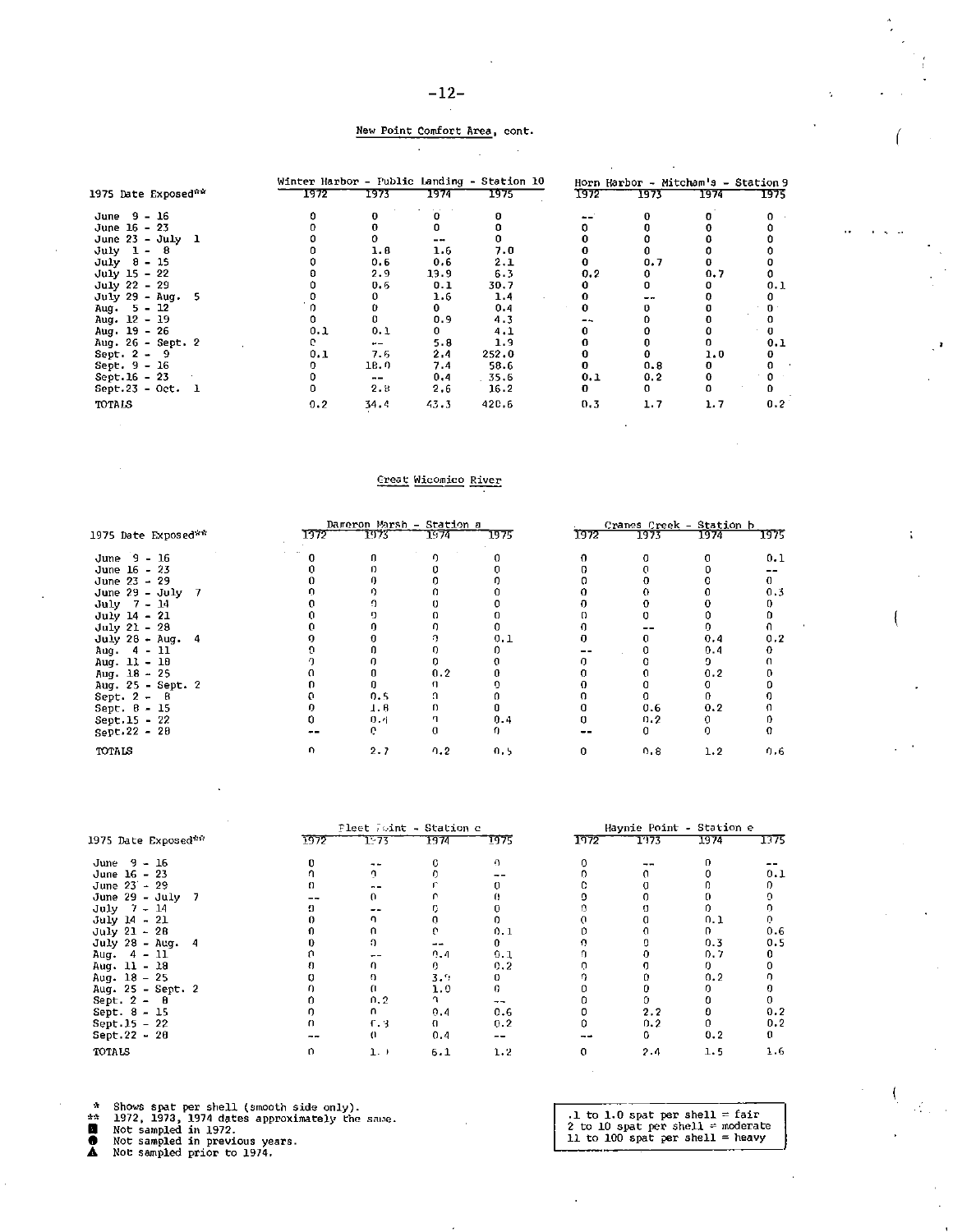#### Great Wicomico River , cont.

| 1975 Date Exposed** | 1772 | $1973 -$ | Shell Bar - Station f<br>1974 | 1975 | <u> 1972 </u> | 1973 | Hudnall's Dock - Station f<br>1974 |  |
|---------------------|------|----------|-------------------------------|------|---------------|------|------------------------------------|--|
|                     |      |          |                               |      |               |      |                                    |  |
| June $9 - 16$       | 0.   |          |                               |      |               |      |                                    |  |
| June 16 - 23        | 0.3  |          |                               |      | 0.4           |      |                                    |  |
| June 23 - 29        | 0.2  | 0.1      |                               |      |               |      |                                    |  |
| June $29 - July 7$  |      |          |                               |      |               |      |                                    |  |
| $July 7 - 14$       |      |          |                               |      |               |      |                                    |  |
| July 14 - 21        |      |          | 1.1                           | 0.2  |               |      |                                    |  |
| $July 21 - 28$      |      |          |                               |      |               |      |                                    |  |
| July 28 - Aug. 4    |      |          | 8.9                           |      |               |      | 2.0                                |  |
| Aug. $4 - 11$       |      |          | 1.0                           |      |               | 0.1  | 0.8                                |  |
| Aug. $11 - 18$      |      |          | 0.1                           |      |               |      |                                    |  |
| Aug. $18 - 25$      |      |          | 0.1                           |      |               |      |                                    |  |
| Aug. 25 - Sept. 2   |      | 0.2      |                               |      |               |      |                                    |  |
| Sept. $2 - 8$       |      |          |                               |      |               |      |                                    |  |
| Sept. $8 - 15$      |      |          | 1.6                           |      |               |      | 0.2                                |  |
| Sept. 15 - 22       |      |          |                               |      |               | 1.0  | 0                                  |  |
| Sept. 22 - 28       |      | 0.2      |                               |      |               |      | 0                                  |  |
| <b>TOTALS</b>       | 0.5  | 0.5      | 12.8                          | 0.2  | 0.4           | 1.1  | 3.0                                |  |
|                     |      |          |                               |      |               |      |                                    |  |

|                     | Glebe Point - Station q |      |      |      |  |  |  |  |
|---------------------|-------------------------|------|------|------|--|--|--|--|
| 1975 Date Exposed** | 1972                    | 1973 | 1974 | 1975 |  |  |  |  |
| June 9 - 16         | o                       |      | 0    |      |  |  |  |  |
| June 16 - 23        | $2.0 -$                 | n    | 0.2  | 0    |  |  |  |  |
| June 23 - 29        | 0. 6                    | 0    | o    | ٥    |  |  |  |  |
| June $29 - July 7$  | o                       |      | 0    | 0    |  |  |  |  |
| $July$ 7 - 14       |                         |      | n    |      |  |  |  |  |
| $July 14 - 21$      |                         |      | 0.4  | 0.2  |  |  |  |  |
| $July 21 - 28$      |                         |      | n.   | 0    |  |  |  |  |
| July 28 - Aug. 4    |                         | Ω    | 2.3  | 0    |  |  |  |  |
| Aug. $4 - 11$       |                         | Ω    | 8.8  | 0    |  |  |  |  |
| Aug. 11 - 18        | Ω                       | o    | n    | 0    |  |  |  |  |
| Aug. $18 - 25$      | 0,2                     | ο    |      |      |  |  |  |  |
| Aug. 25 - Sept. 2   | 0                       | 0    |      |      |  |  |  |  |
| Sept. $2 - 8$       | o                       | 0    |      |      |  |  |  |  |
| Sept. 8 - 15        | 0.1                     | o    |      |      |  |  |  |  |
| Sept. 15 - 22       | o                       | 0.2  |      |      |  |  |  |  |
| Sept 22 ~ 28        |                         | 0    |      | 0    |  |  |  |  |
| TOTALS              | 3.1                     | 0.2  | 11.7 | 0.2  |  |  |  |  |

#### Nansemord River

#### Poquoson River

|                             | Nansemond Ridge |      |      |          |  |  |  |  |
|-----------------------------|-----------------|------|------|----------|--|--|--|--|
| 1975 Date Exposed**         | 1972            | 1973 | 1974 | 1975     |  |  |  |  |
| June 9 – 16                 |                 |      |      | 0        |  |  |  |  |
| June 16 - 23                | 0               |      |      | 0        |  |  |  |  |
| June $23 - 30$              | 0               |      |      | 0        |  |  |  |  |
| June $30 - \text{July}$ $8$ |                 |      | 0    | 0        |  |  |  |  |
| $July 0 - 14$               | 0               |      |      | $\bf{0}$ |  |  |  |  |
| $July 14 - 22$              | 0               | 0    | 0.2  | 0.1      |  |  |  |  |
| July 22 - 28                | 0               | ٥    | 0.2  | 0        |  |  |  |  |
| $July 28 - Aug.$<br>- 4     |                 | 0    | 0.3  | 0.1      |  |  |  |  |
| Aug. $4 - 12$               | 0               | Ì٥   | 0.4  | 0        |  |  |  |  |
| Aug. $12 - 19$              | 0.2             |      | 0.7  | 0.2      |  |  |  |  |
| Aug. $19 - 26$              | 0.1             | ο    | 1.2  | 1.2      |  |  |  |  |
| Aug. 26 - Sept. 23          | 1.0             |      | 0.8  | 0.6      |  |  |  |  |
| Sept.23 - 30                |                 | 0.2  |      |          |  |  |  |  |
| Sept.30 - Oct. 7            |                 |      |      | 2.2      |  |  |  |  |
| $0ct. 7 - 14$               |                 |      |      |          |  |  |  |  |
| TOTALS                      | 1.3             | 0.2  | 3.8  | 4.4      |  |  |  |  |

| 1975 Date Exposed**                                | Poquoson<br>$1975 -$ |
|----------------------------------------------------|----------------------|
| June 17 - 24<br>June $24 - July 1$<br>$July 1 - 8$ | Ω<br>1.7<br>0.1      |
| $July 8 - 16$<br>July 16 - 23                      | 0<br>0.2             |
| July 23 - 30<br>July 30 - Oct.<br>- 3              | o<br>3.0             |
| TOTALS                                             | 5.0                  |

\* Shows spat per shell (smooth side only). \*\* 1972, 1973, 1974 dates approximately the same. • Not sampled in 1972. e Not sampled in previous years . .& Not sampled prior to 1974.

.1 to 1.0 spat per shell = fair 2 to 10 spat per shell= moderate 11 to 100 spat per shell= heavy

 $\pm$ 

| 1972        | 11,001,01,01<br>____<br>1973 | 1974 <del>- Mar</del> | 1975                 |  |
|-------------|------------------------------|-----------------------|----------------------|--|
| 0           |                              | ٥                     |                      |  |
| 0.4         | ٥                            | 0                     | 0                    |  |
| 0           | 0                            | 0<br>ï                | 0                    |  |
|             | 0                            | 0                     | 0                    |  |
|             | 0                            | 0                     | 0                    |  |
| 0<br>0<br>0 | 0                            | 0                     | 0.1                  |  |
|             | 0                            | 0                     | o.                   |  |
|             | 0                            | 2.0                   | 0                    |  |
| 0000000     | 0.1                          | 0.8                   | 0                    |  |
|             | 0                            | 0                     | 0                    |  |
|             | ٥                            | 0                     | 0                    |  |
|             | 0                            | Ò                     | 0                    |  |
|             | 0                            | ٥                     | 0                    |  |
|             | 0                            | 0.2                   | 0                    |  |
| 0           | 1.0                          | 0                     | $\cdot^{\mathbf{0}}$ |  |
|             | 0                            | ٥                     | ٥                    |  |
| 0.4         | 1.1                          | 3.0                   | 0.1                  |  |
|             |                              |                       |                      |  |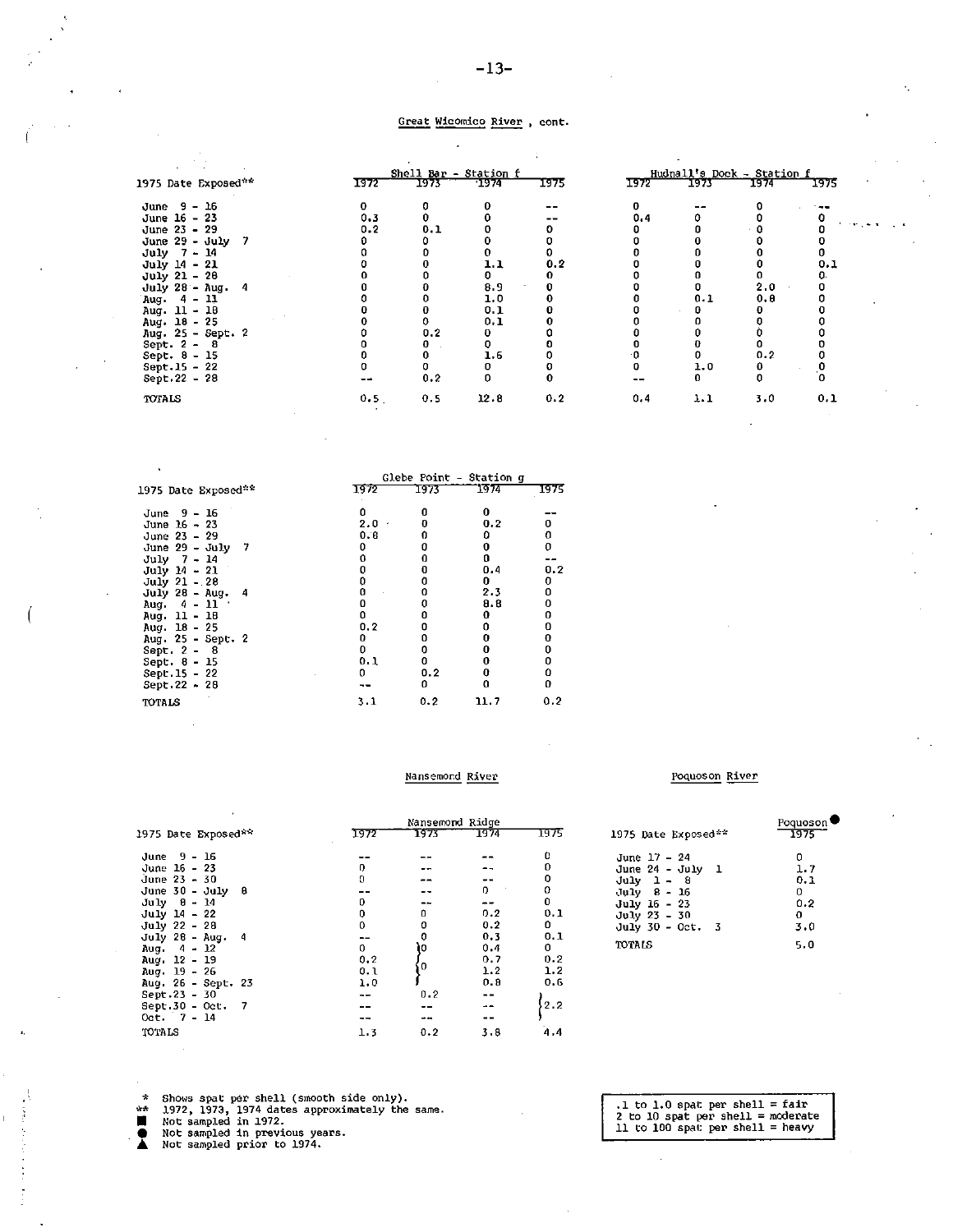#### Potomac River  $\beta \rightarrow \gamma$  .

 $\bar{z} = \bar{z}$ 

|                     | Cornfield |      | Jones Shore |      | Great Neck- |      |  |
|---------------------|-----------|------|-------------|------|-------------|------|--|
| 1975 Date Exposed** | -1975     | 1974 | 1975        | 1973 | 1974        | 1975 |  |
| June 10 - 17        |           |      |             | n    |             |      |  |
| June 17 - 24        |           |      | 0.1         |      |             |      |  |
| June $24 - July 2$  |           |      | n           |      |             |      |  |
| July $2 - 9$        |           |      | n           |      |             |      |  |
| July 9 - 15         |           |      |             |      |             |      |  |
| July 15 - 21        |           |      | 0.1         |      |             |      |  |
| July 21 - 28        |           |      |             |      |             |      |  |
| $July 20 - Aug. 4$  |           |      | 0           |      |             |      |  |
| Aug. 4 - 12         |           |      |             |      |             |      |  |
| Aug. 12 - 18        |           |      |             |      | 0.3         |      |  |
| Aug. 18 - 25        |           |      |             |      | 0.4         |      |  |
| Aug. 25 - Sept. 2   | 0.1       |      |             |      | 1.0         |      |  |
| Sept. $2 - 9$       |           |      | 0.4         |      | 0.          | 0.7  |  |
| Sept. 9 - 16        | 0.6       | 1.0  | 0.8         |      |             | 1.4  |  |
| Sept. 16 - 22       |           | 2.4  | 0           |      |             |      |  |
| Sept.22 - 29        |           | 0.   |             | 1.0  |             |      |  |
| Sept.29 - Oct. $3$  |           |      |             |      |             |      |  |
| $0ct = 3 - 14$      |           |      |             |      |             |      |  |
| $Oct. 14 - 21$      |           |      |             |      |             |      |  |
| $0ct. 21 - 29$      |           |      |             |      |             |      |  |
| <b>TOTALS</b>       | 0.7       | 3.4  | 1.4         | 1.0  | 1.7         | 2.1  |  |

| 1975 Date Exposed**       | Hog Island<br>1975 | Ragged Point | 1975 | Kingcopsico Point | 1975. | Thickett Point, |
|---------------------------|--------------------|--------------|------|-------------------|-------|-----------------|
|                           |                    |              |      |                   |       |                 |
| June 10 - 17              | 0                  | 1972,        | 0    | 1972,             | 0     | Yeocomico,      |
| June 17 - 24              |                    | 1973,        | o    | 1973,             | 0     | and             |
| June $24 - \text{July} 2$ |                    | and          | n    | ənd               | 0     | Gum Bar         |
| $July 2 - 9$              |                    | 1974         | 0    | 1974              | 0     |                 |
| July 9 - 15               |                    | All          | 0    | All               | 0     | All             |
| July 15 - 21              | 0.1                | Zeros        | 0    | Zeros             | 0     |                 |
| July 21 - 28              |                    |              |      |                   |       | Zeros in        |
| July 28 - Aug. 4          | ٠H                 |              |      |                   |       |                 |
| Aug. $4 - 12$             | n                  |              |      |                   |       | 1975            |
| Aug. 12 - 18              |                    |              |      |                   |       |                 |
| Aug. $18 - 25$            |                    |              |      |                   |       |                 |
| Aug. 25 - Sept. 2         |                    |              |      |                   | ŋ.    | Thickett Point  |
| Sept. $2 - 9$             | o                  |              | 0.3  |                   | O.    | and             |
| Sept. 9 - 16              |                    |              | o    |                   | 0.2   | Yeccomico       |
| Sept $16 - 22$            |                    |              |      |                   |       |                 |
| $Sept.22 - 29$            | n.                 |              | n    |                   | n.    |                 |
| Sept $29 - Oct. 3$        |                    |              |      |                   |       | All             |
| $Oct. 3 - 14$             |                    |              |      |                   |       |                 |
| Oct. $14 - 21$            | o                  |              |      |                   |       | Zeros in        |
| Oct. 21 - 29              |                    |              |      |                   |       | 1972,73 € 74    |
| <b>TOTALS</b>             | $^{\circ}$ .1      |              | 0.3  |                   | 0.2   |                 |

#### Dividirg Creek

| 1975 Date Exposed*∵                                   | Holland's Pier<br>1975 |                                   |
|-------------------------------------------------------|------------------------|-----------------------------------|
| June 10 - 17                                          | c                      |                                   |
| June $17 - 25$                                        | n.                     |                                   |
| June $25 -$ July 2                                    | 5.2                    |                                   |
| $July 2 - 9$                                          | 0.2                    |                                   |
| July 9 - 16                                           | U.                     |                                   |
| July 16 - 23                                          | G                      |                                   |
| $July 23 - 30$                                        |                        |                                   |
| July $30 - \text{Aug.} 6$                             |                        |                                   |
| Aug. $6 - 13$                                         |                        |                                   |
| Aug. 13 - Sept. 3                                     |                        |                                   |
| Sept 3 - 10                                           |                        |                                   |
| $Sept.18 - 24.$                                       |                        |                                   |
| $Sept.24 - Oct. 1$                                    |                        |                                   |
| TOTALS                                                | 0,4                    |                                   |
| * Shows spat per shell (smooth side only).            |                        |                                   |
| ÷÷.<br>1972, 1973, 1974 dates approximately the same. |                        | .1 to 1.0 spat per shell = fair   |
| и<br>Not sampled in 1972.                             |                        | 2 to 10 spat per shell = moderate |
| Not sampled in previous years.                        |                        | 11 to 100 spat per shell = heavy  |

 $\mathcal{L}$ 

- 
- ▲ Not sampled prior to 1974.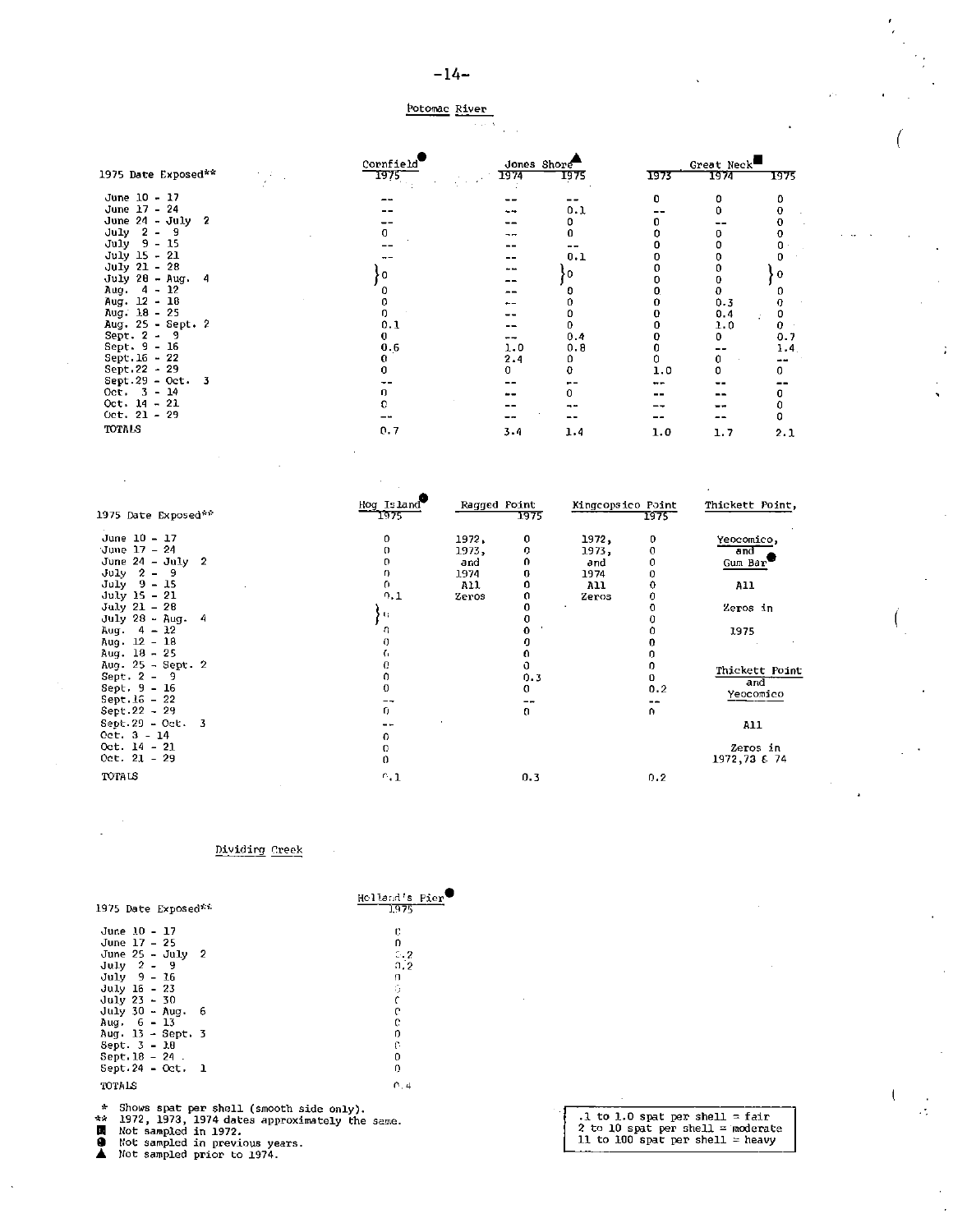#### Eastern Shore, Seaside

|                                                                                                                                                                                                                                                                                                |                                                   | Chincoteague Bay      |                                                  |                                                           |                                                                           | Burton's Bay                                                                                         |                                                                    |                                                                                              |
|------------------------------------------------------------------------------------------------------------------------------------------------------------------------------------------------------------------------------------------------------------------------------------------------|---------------------------------------------------|-----------------------|--------------------------------------------------|-----------------------------------------------------------|---------------------------------------------------------------------------|------------------------------------------------------------------------------------------------------|--------------------------------------------------------------------|----------------------------------------------------------------------------------------------|
| 1975 Date Exposed**                                                                                                                                                                                                                                                                            | 1972                                              | 1973 T                | - 1974                                           | 1975                                                      | 1972                                                                      | 1973                                                                                                 | 1974                                                               | 1975                                                                                         |
| June $16 - 23$<br>June 23 - 30<br>June $30 - \text{July}$<br>$July 7 - 14$<br>$July 14 - 21$<br>July 21 - 28<br>July 28 - Aug. 4<br>Aug 4 - 11<br>Aug. $11 \div 18$<br>Aug. $18 - 25$<br>Aug. 25 - Sept. 2<br>Sept. 2 - 8<br>Sept. $8 - 15$<br>$Sept.15 - 22$<br>Sept.22 - 29<br><b>TOTALS</b> | 149.0<br>19.7<br>--<br>$- -$<br>--<br>--<br>168.7 | Sampled<br><b>Not</b> | 0<br>0.2<br>o<br>١o<br>0.8<br>--<br>$- -$<br>1,0 | 0.1<br>0<br>0.5<br>4.0<br>$\rightarrow$ 100<br>0.4<br>5.0 | --<br>0<br>--<br>38.3<br>46.4<br>--<br>--<br>--<br>--<br>--<br>--<br>84.7 | $- -$<br>$- -$<br>0<br>0.1<br>0<br>0<br>0<br><br>0.4<br>$ \sim$<br>--<br>--<br>--<br>--<br>--<br>0.5 | 0<br>0.2<br>o<br>0.5<br>50.6<br>yr. a<br>--<br>0.2<br>$- -$<br>3.3 | $\mathbf{v}$<br>$\sim$ 10 $\pm$<br>0.2<br>0<br>$\sim$ $-$<br>0<br>4.4<br>0<br>0<br>--<br>4.6 |

|                                                                                                                                                                                                                                                                         |                                                                | Upshur Bay                                                                                            |                                                       |                                                                                                        |                                                           | Quinby Bridge,<br>Nachipongo River                                        | Hog Island Bay,<br>Isaac Tump <sup>o</sup>                                             |
|-------------------------------------------------------------------------------------------------------------------------------------------------------------------------------------------------------------------------------------------------------------------------|----------------------------------------------------------------|-------------------------------------------------------------------------------------------------------|-------------------------------------------------------|--------------------------------------------------------------------------------------------------------|-----------------------------------------------------------|---------------------------------------------------------------------------|----------------------------------------------------------------------------------------|
| 1975 Date Exposed**                                                                                                                                                                                                                                                     | 1972                                                           | 1973                                                                                                  | 1974                                                  | 1975                                                                                                   | 1974                                                      | 1975                                                                      | - 1975                                                                                 |
| June 16 - 23<br>June 23 - 30<br>June $30 - July$ 7<br>$July 7 - 14$<br>July 14 - 21<br>July 21 - 28<br>July $28$ - Aug.<br>-4<br>Aug. $4 - 11$<br>Aug. 11 - 18<br>Aug. $10 - 25$<br>Aug. 25 - Sept. 2<br>Sept. $2 - 8$<br>Sept. 8 - 15<br>Sept. 15 - 22<br>Sept.22 - 29 | $\mathbf{0}$<br>$-$<br>0.1<br>31.3<br>37.5<br>--<br>$\sim$ $-$ | $- -$<br>0<br>٥<br>0<br>0<br>0.1<br>1.1<br>0.9<br>9.4<br>--<br>$- -$<br>$\qquad \qquad -$<br>--<br>-- | 0.4<br>1.0<br>4.6<br>0<br>--<br>--<br>0.6<br>--<br>-- | 0<br>0<br>0<br>0.1<br>0.1<br>0.3<br>$\bf{0}$<br>$\sim$ $-$<br>--<br>1.0<br>6.8<br>0<br>$\sim$<br>$- -$ | 6.3<br>1.ס∤<br>7.5<br>3.2<br>2.0<br>$- -$<br>$-3.2$<br>-- | --<br>$- -$<br>--<br>--<br>0.5<br>15.6<br>0.2<br>--<br>3.4<br>11.2<br>0.2 | 0<br>0<br>--<br>0.3<br>0.1<br>0<br>$\mathbf{O}$<br>--<br>--<br>--<br>--<br>--<br>$- -$ |
| <b>TOTALS</b>                                                                                                                                                                                                                                                           | 71.9                                                           | 11.5                                                                                                  | 6.6                                                   | 0.3                                                                                                    | 22.3                                                      | 31.1                                                                      | 0.4                                                                                    |

|                                |      |      |                                |      | vyster,          |            |
|--------------------------------|------|------|--------------------------------|------|------------------|------------|
|                                |      |      | Conjur Channel, Hog Island Bay |      | Mockhorn Channel |            |
| 1975 Date Exposed**            | 1972 | 1973 | 1974                           | 1975 | 1974             | 1975       |
| June 16 - 23                   |      |      |                                | 0    |                  | 0.1        |
| June $23 - 30$                 | 0    |      |                                |      |                  | 0.2        |
| June $30 -$ July 7             |      | 0.3  |                                | 0    | - 4              | 2.3        |
| $July$ 7 - 14                  | 1.0  | 0.3  |                                | 0.4  |                  | 1.8        |
| July 14 - 21<br>$July 21 - 28$ |      | --   | ъ                              | 0    | ۰0               | 0.2<br>0.2 |
| July 28 - Aug. $4$             | 12.8 |      | <b>Sample</b>                  | 0.4  |                  | 0.5        |
| Aug. $4 - 11$                  |      |      |                                |      | 1.4              | 1.4        |
| Aug. 11 - 18                   | 9.5  | 49.0 |                                |      |                  | 17.6       |
| Aug. $18 - 25$                 | $ -$ | --   | Nor.                           | --   |                  |            |
| Aug. 25 - Sept. 2              | --   | 20.6 |                                | --   | 0.2              | 14.2       |
| Sept. $2 - B$                  |      | 0    |                                |      |                  | 15.6       |
| Sept. 8 - 15                   |      | --   |                                |      |                  | 0          |
| $Sept.15 - 22$                 |      |      |                                |      | 0.2              | O          |
| $Sept.22 - 29$                 |      | ---  |                                |      |                  | 0          |
| <b>TOTALS</b>                  | 23.3 | 70.2 |                                | 9.8  | 1.8              | 54.1       |

- \* Shows spat per shell (smooth side only).<br>★\* 1972, 1973, 1974 dates approximately the same.<br>■ Not sampled in 1972.<br>● Not sampled prior to 1974.
- 

 $\ddot{\phantom{0}}$ 

 $\frac{1}{2}$  to 1.0 spat per shell = fair<br>2 to 10 spat per shell = moderate<br>11 to 100 spat per shell = heavy

 $\sim$   $\sim$   $\sim$   $\sim$